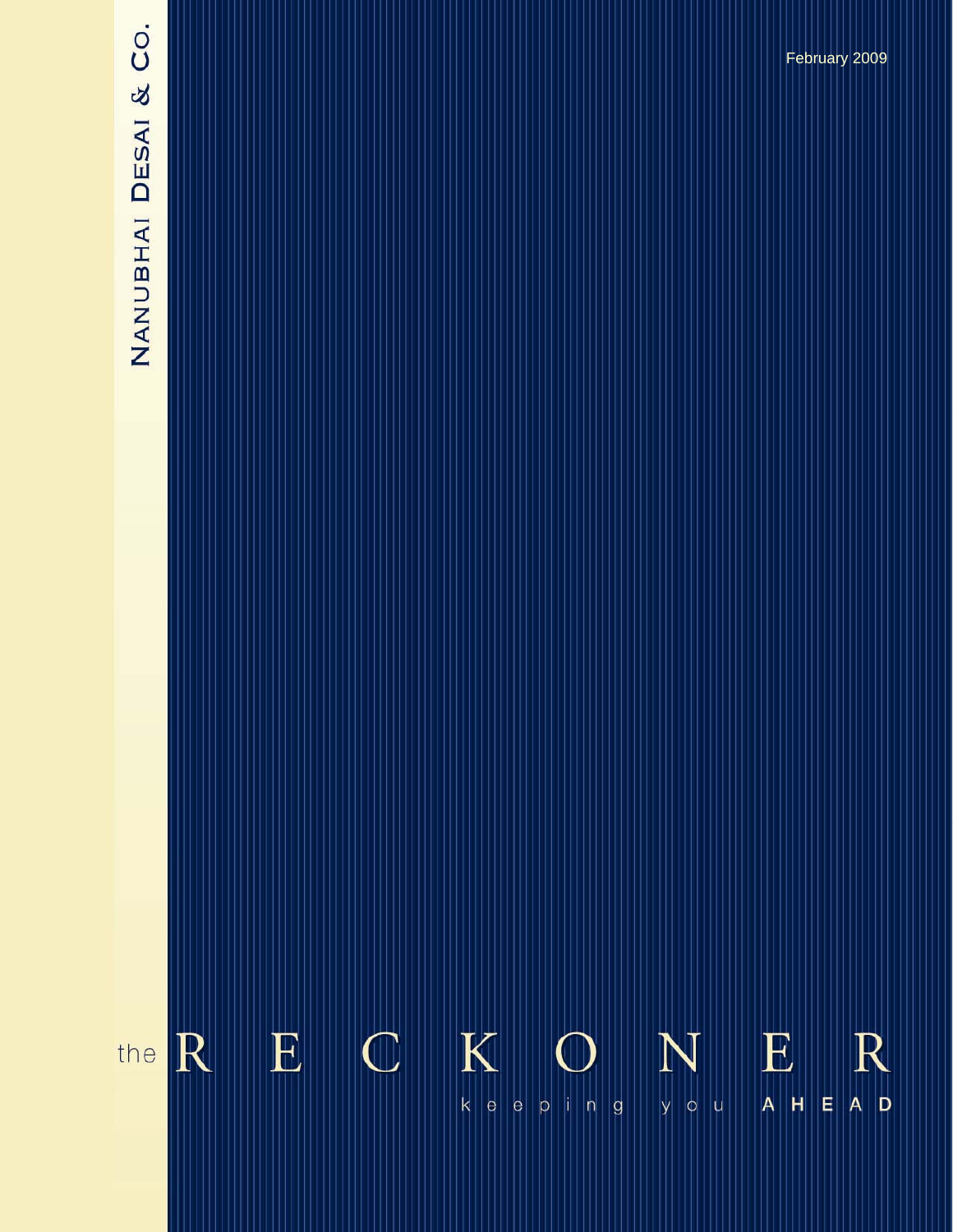# **Contents**

|--|--|--|

# **REGULATIONS GOVERNING INVESTMENTS ..17**

# DISCLAIMER AND STATUTORY NOTICE.........33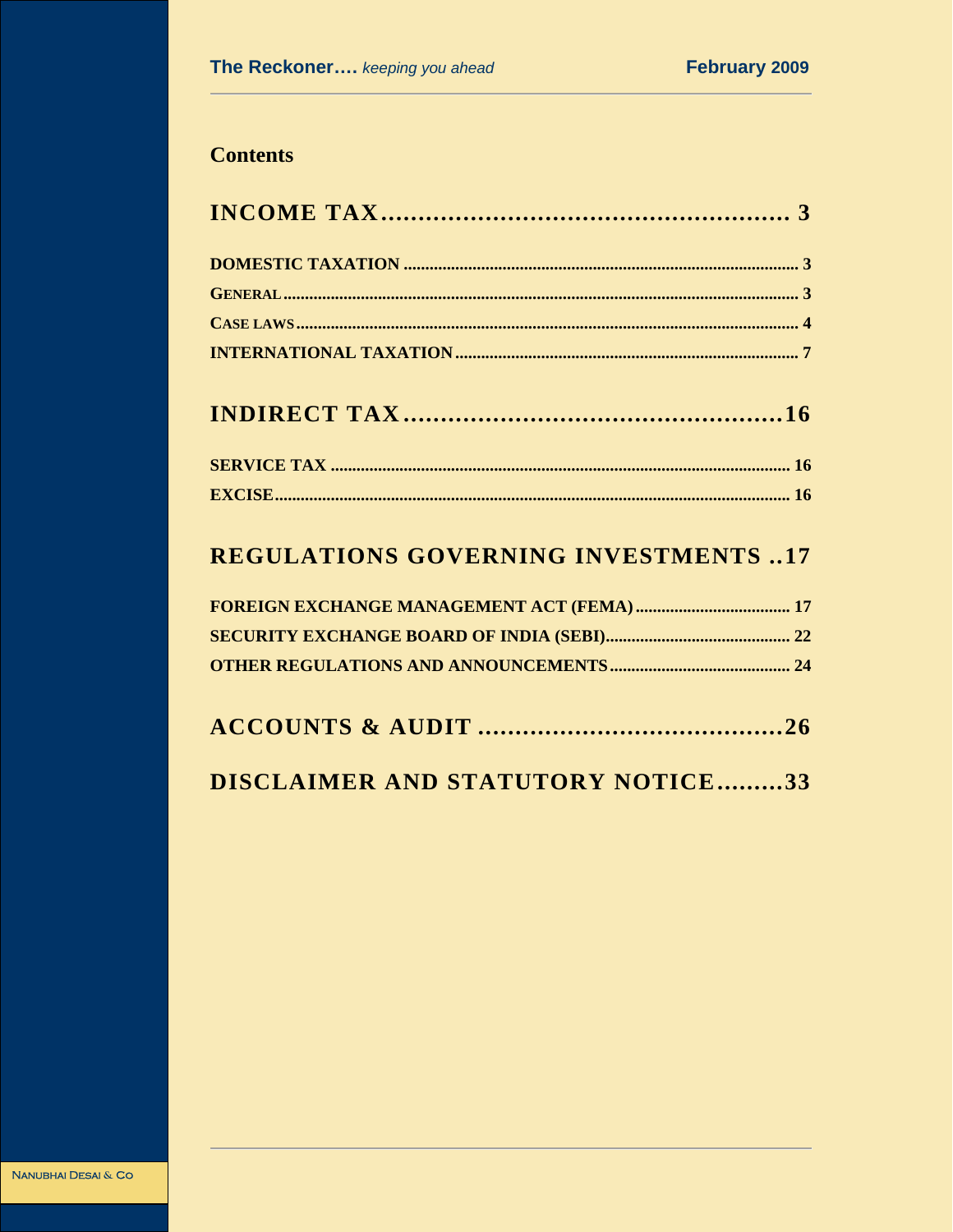# **INCOME TAX**

## **DOMESTIC TAXATION**

#### **General**

#### **Presentation of an Interim Budget**

The Acting Finance Minsiter, Mr PranabMukherjee, presented iterim budget for year 2009-10 at the Parliament on 16 February 2009. For highlights of the same, you may refer to our separate publication titled 'Interim Budget – 2009 -10'.

# **PAN is not required for savings account & insurance premium below Rs 1 lakh**

A year after declaring that PAN (permanent account number) would be made mandatory for all financial transactions, it has been recently decided by the Ministry of Finance to make it mandatory to quote PAN for just insurance products that have an investment element of more than Rs 1 lakh per annum.

At the same time, the Government has decided that quotation of PAN shall be mandatory for opening a current account and not for a savings account.

Sources in the Ministry's Department of Financial Services said that they had written to Insurance Regulatory & Development Authority, Life Insurance Corp and General Insurers' (Public) Sector Association to ensure compliance of the above norms on PAN for insurance products.

Besides an individual, banks, credit card companies, etc. are required to quote PAN of its clients in select financial transactions so that the data could be matched with the tax returns of the individual to check if he or she is evading taxes.

Every person has to quote his PAN or General Index Register Number in documents pertaining to the following transactions:

- 1) Sale/purchase of any immovable property valued at Rs 5 lakh or more.
- 2) Sale/purchase of motor vehicle which requires registration.
- 3) A time deposit exceeding Rs 50,000 with a banking company.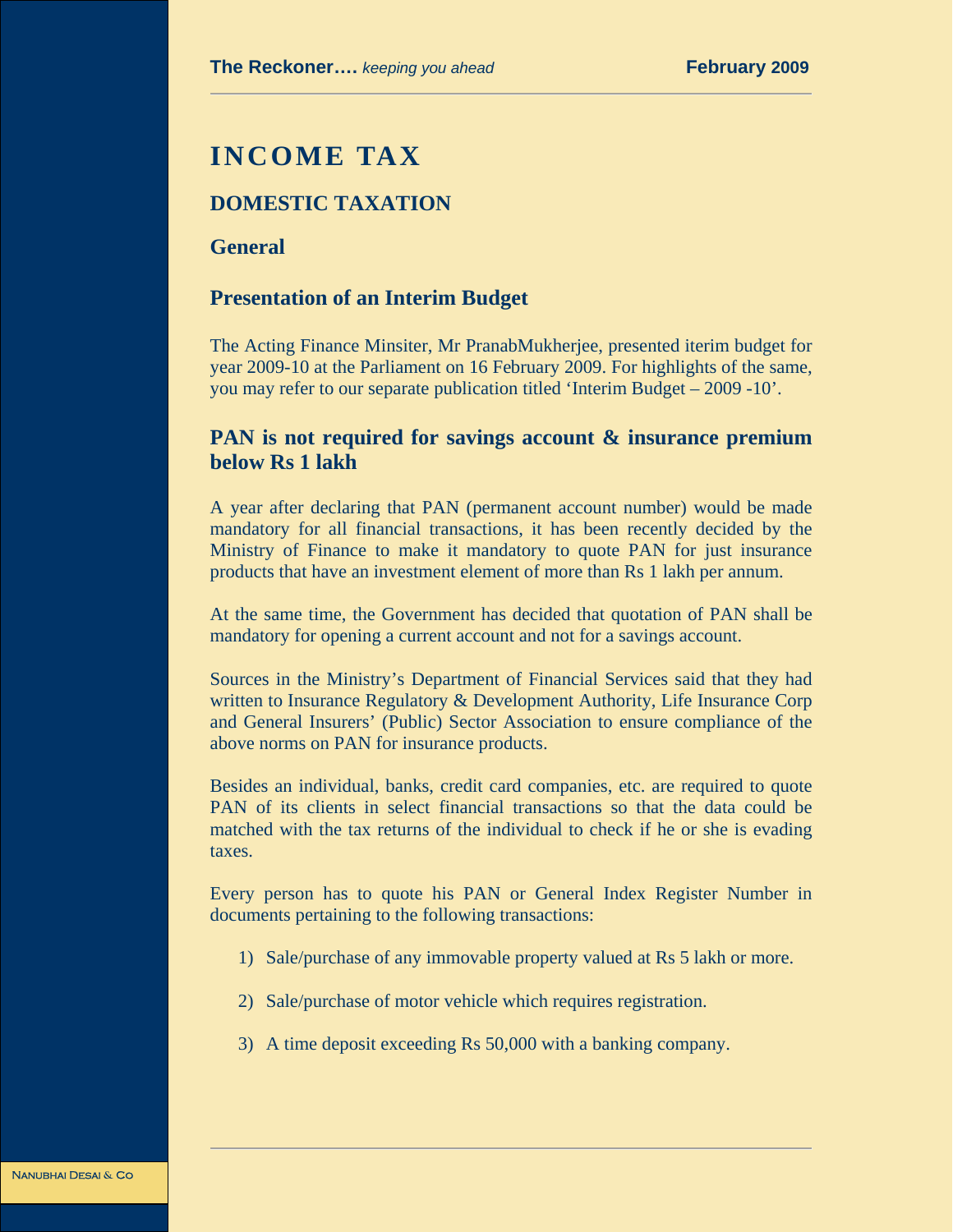- 4) A deposit exceeding Rs 50,000 in any account with Post Office Saving Bank.
- 5) A contract of a value exceeding Rs 10 lakh for sale or purchase of securities.
- 6) Opening an account with a banking company to which the Banking Regulation Act, 1949 applies.
- 7) Applying for installation of a telephone, including cellular telephone.
- 8) Payment to hotels and restaurants against bills for an amount exceeding Rs 25,000 at any one time.

#### **CASE LAWS**

# **1. Mayawati vs. CIT (Delhi High Court)**

### **Reopening notice even if served after limitation period is valid**

The assessing officer had issued a notice under section 147 of the Income Tax Act 1961. He tried to serve the notice on the assessee within the limitation period of six years. The assessee claimed that same was served only after the expiry of the limitation period and hence the notice was not valid.

The AO had passed an order on 24.3.2008 stating that he had reason to believe that the assessee had not declared full and true particulars of her income. On 25.3.2008, the CIT recorded the approval to this proposal for initiation of proceedings and issuance of notice under Section 148 of the Income Tax Act. Accordingly, the AO has issued a Notice dated 25.3.2008 under Sections 147/148 of the IT Act to the assessee at her Delhi address. The assessee had refused to accept the notice at addresses belonging to her stating that she had shifted her residence. The assessee prayed for quashing the notice issued u/s 148  $& 142(1).$ 

#### **Decision of Delhi High Court:**

The Delhi High Court has passed the order dismissing the writ petition of assessee and held that:

1. Section 149, which imposes the limitation period, requires the notice to be "issued" but not "served" within the limitation period. Once a notice is issued within the period of limitation, jurisdiction becomes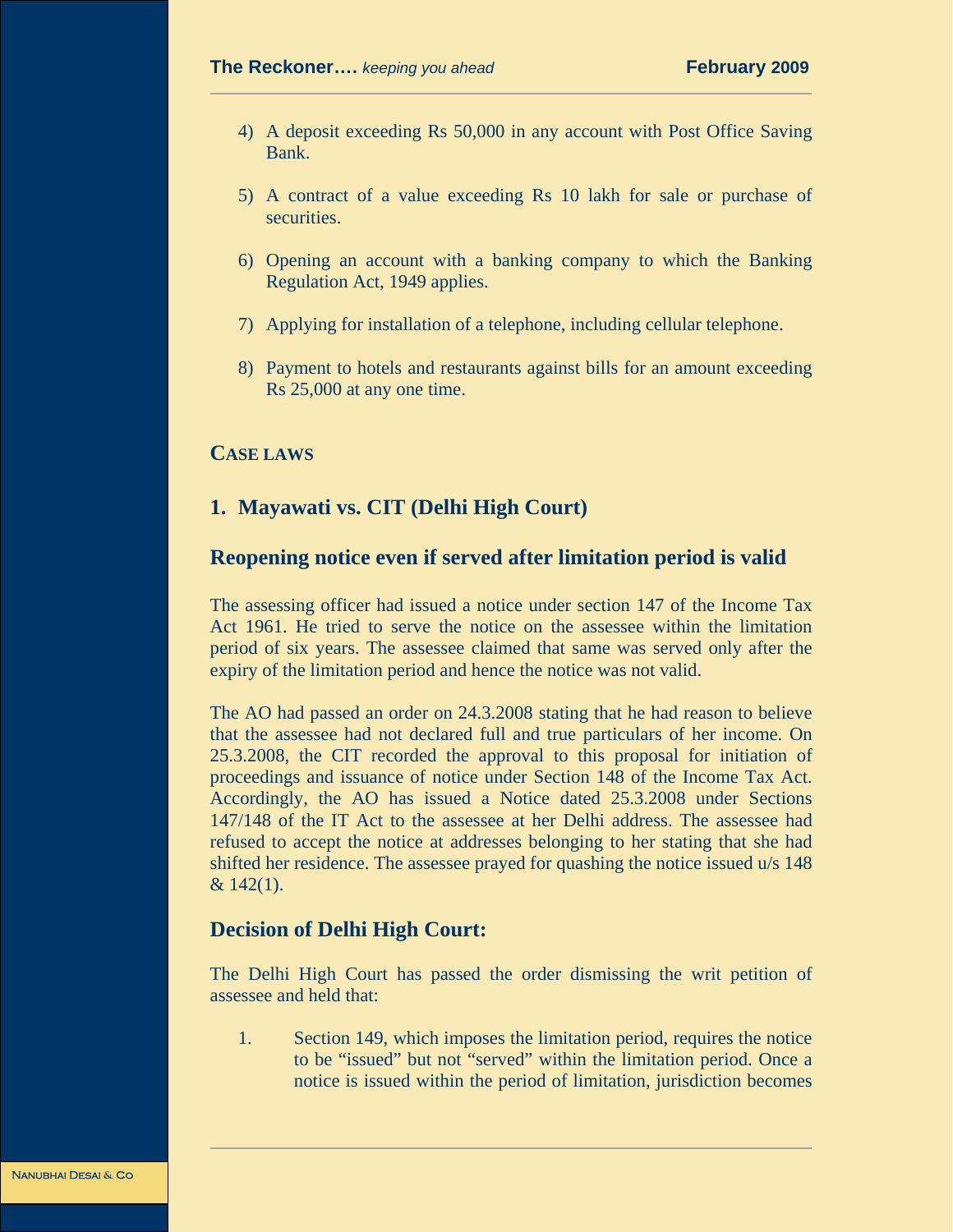vested in the AO to proceed to reassess. Service is not a condition precedent to conferment of jurisdiction but it is a condition precedent to the making of the order of assessment;

2. Section 27 of the General Clauses Act, 1897 creates a rebuttable presumption of due service or proper service if the document sought to be served is sent by properly addressing, prepaying and posting by registered post to the addressee and such presumption is raised irrespective of whether any acknowledgment due is received from the addressee or not. This means that the addressee to whom the communication is sent must be taken to have known the contents of the document sought to be served upon him without anything more. Similar presumption is raised under illustration (f) to S. 114 of the Indian Evidence Act where under it is stated that the Court may presume that the common course of business has been followed in a particular case, that is to say, when a letter is sent by post by prepaying and properly addressing it the same has been received by the addressee. These presumptions are rebuttable but in the absence of proof to the contrary the presumption of proper service or effective service on the addressee would arise.

#### **2. CIT vs. Reliance Utilities (Bombay High Court)**

### **Advances to sister concerns must be presumed to have come out of own funds and not borrowed funds**

The assessee had invested Rs.389.60 crores in Reliance Gas Limited and Rs.1.01 crore in Reliance Strategic Investments Limited. The Assessee was in the business of generation of power. The companies, in which the investments were made, were in the energy sector. Investments were made mainly during January, 2000 to March, 2000. The assessee had earned regular business income from distribution of power and investments made were in the companies in energy sector and were with a view to build long term business prospects. The assessee submitted that Investments were in the regular course of business and accordingly no part of interest can be disallowed when the fund is utilized for the purpose of business.

The Assessing Officer had recorded a finding that the sum of Rs.213 crores were invested out of their own funds and Rs.147 crores were invested out of borrowed funds. Accordingly, had disallowed interest amounting to Rs.4.40 crores calculated @ 12% per annum for three months from January, 2000 to March, 2000.

An analysis of funds generated through operation and funds raised through borrowings and capital infusion were given to AO and the higher authority.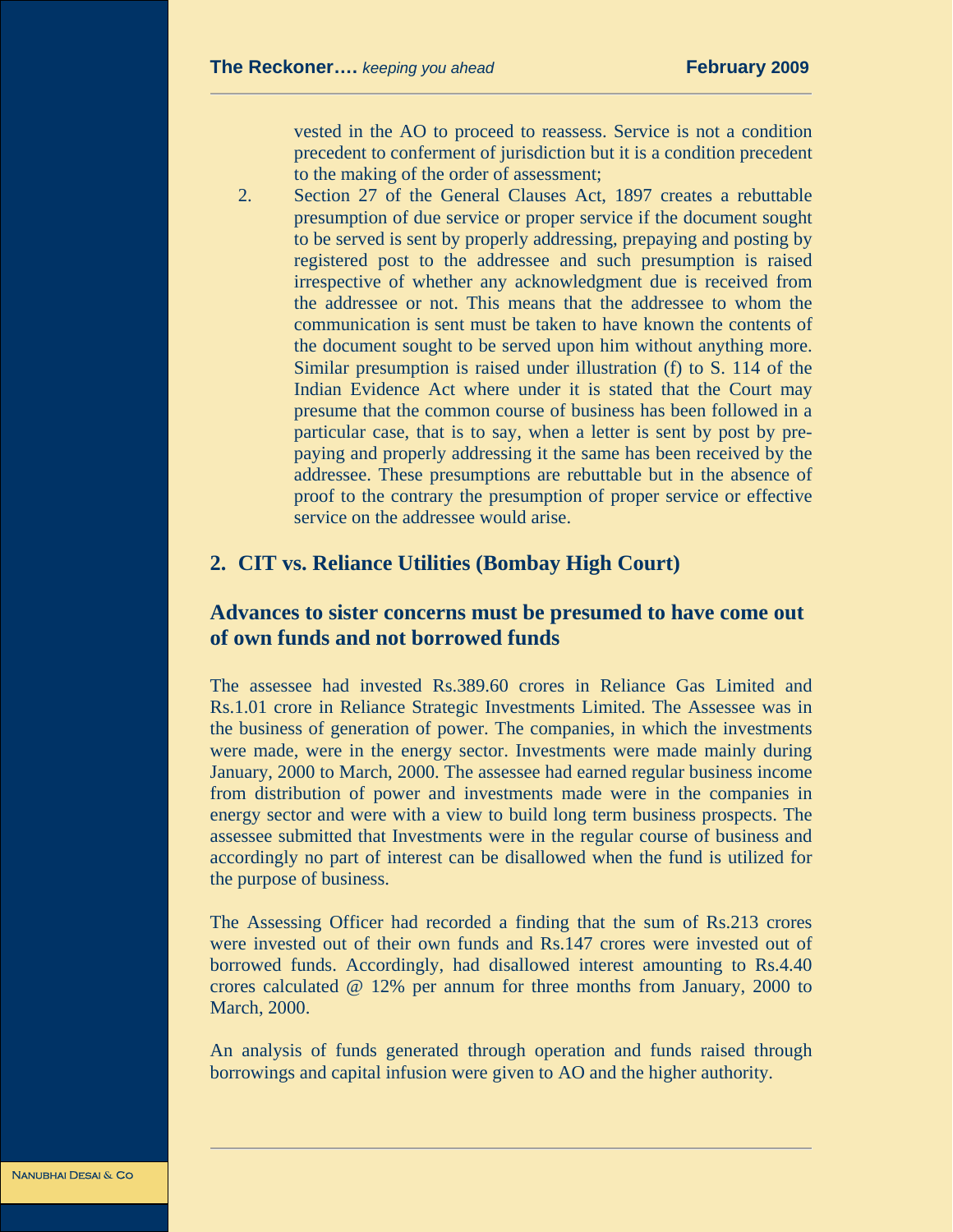The assessee preferred an appeal to the CIT (Appeals). The C.I.T. (Appeals) held that it agreed with the contention advanced by the assessee that they had enough interest free fund at its disposal for investment and accordingly CIT (Appeals) deleted the addition of Rs.4.40 crores made by the AO and directed him to allow the same under Section 36(1)(iii) of the Income Tax Act.

The revenue preferred an appeal to the Tribunal. From the facts on record the learned Tribunal upheld the order of CIT (Appeals).

Agrrived by the order of Tribunal, the revenue preferred an appeal before High Court.

#### **Decision of Bombay High Court:**

The Bombay High Court passed the order dismissing the appeal of the Revenue and held that the assessee had his own funds as well as borrowed funds, a presumption could be made that the advances for non-business purposes have been made out of the own funds and that the borrowed funds have not been used for this purpose. Accordingly, the disallowance of the interest on the borrowed funds was held to be not justified.

# **3. Snowcem vs. DCIT (Bombay High Court)**

# **Section 115JA assessment is not liable for advance tax interest u/s 234B and 234C**

The assessee submitted that in a case of computation of income under the provisions of Section 115JA of the Income Tax Act, the provisions of Section 234B and 234C are not applicable. The assessee had a book profit of Rs.6,31,77,987/- as against the computed income of Rs.45,16,690/-. Assessment was made u/s 115JA of the Income Tax Act. Since the assessee had paid short advance tax interest was charged for short fall of advance tax.

#### **Decision of Bombay High Court:**

The Bombay High Court held that interest under Section 234B and 234C should not be leviable in case of tax being determined on the basis of computation of income under the provisions of Section 115JA of the Income Tax Act.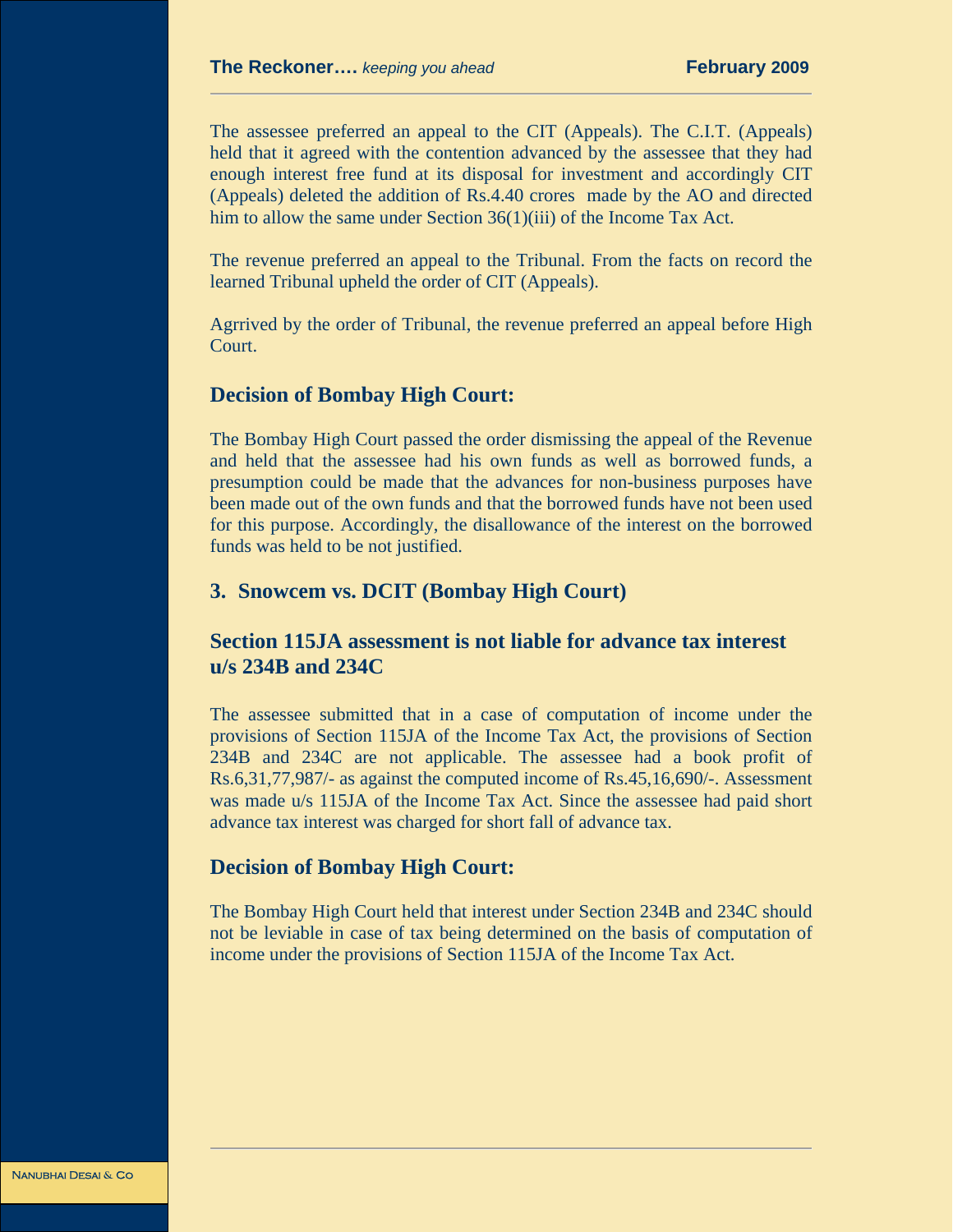# **INTERNATIONAL TAXATION**

#### *International Taxation*

*Case laws* 

## *1. UAE EXCHANGE CENTRAL LIMITED (DELHI HIGH COURT)*

#### **Facts**

The assessee is a limited liability company incorporated in UAE. The head office of the assessee is situated at Abu Dhabi. The assessee offers remittance services to NRIs in UAE. In pursuance to the contracts in this regard entered into between the assessee and the NRI, funds are received from such NRI client at UAE by the assessee and funds so collected are remitted to the beneficiaries of the NRI in India. The assessee levies one time fee to the NRI client for the same. The funds collected from the NRI client are either remitted to the bank account in India of the beneficiary by telegraphic transfer or are remitted by issuing cheques on banks in India. The cheques so drawn are issued to the beneficiary by taking assistance of the liaison offices established by the assessee in India. The liaison offices are established by the assessee after obtaining necessary prior approval of the Reserve Bank of India. As per the said approval of Reserve Bank of India, certain restrictions and guidelines were provided with regard to the activities which the liaison offices would carry out in India. Reserve Bank of India specifically prohibited the liaison offices from charging any commission or fees or from receiving or earning any remittances from any activity given by it. As per the norms of the Reserve Bank of India in this regard, the expenses of the liaison offices in India were also required to be met exclusively out of the funds received from outside of India. The returns of income of the liaison office were filed by the assessee inter alia declaring nil income. The basis of the same was that the assessee contended that no income accrued or deemed to have accrued in India in the hands of the liaison offices having regard to the provisions of the act as well as the Tax Treaty entered between India & UAE. In response to an application filed by the assessee before the Authority for Advance Ruling (AAR), it was ruled that the income earned in UAE by the assessee, by virtue of business activity carried out at UAE, had a real and intimate relationship with the activities carried out by the liaison offices in India and consequently, ruled that liaison offices would be subject to tax in India.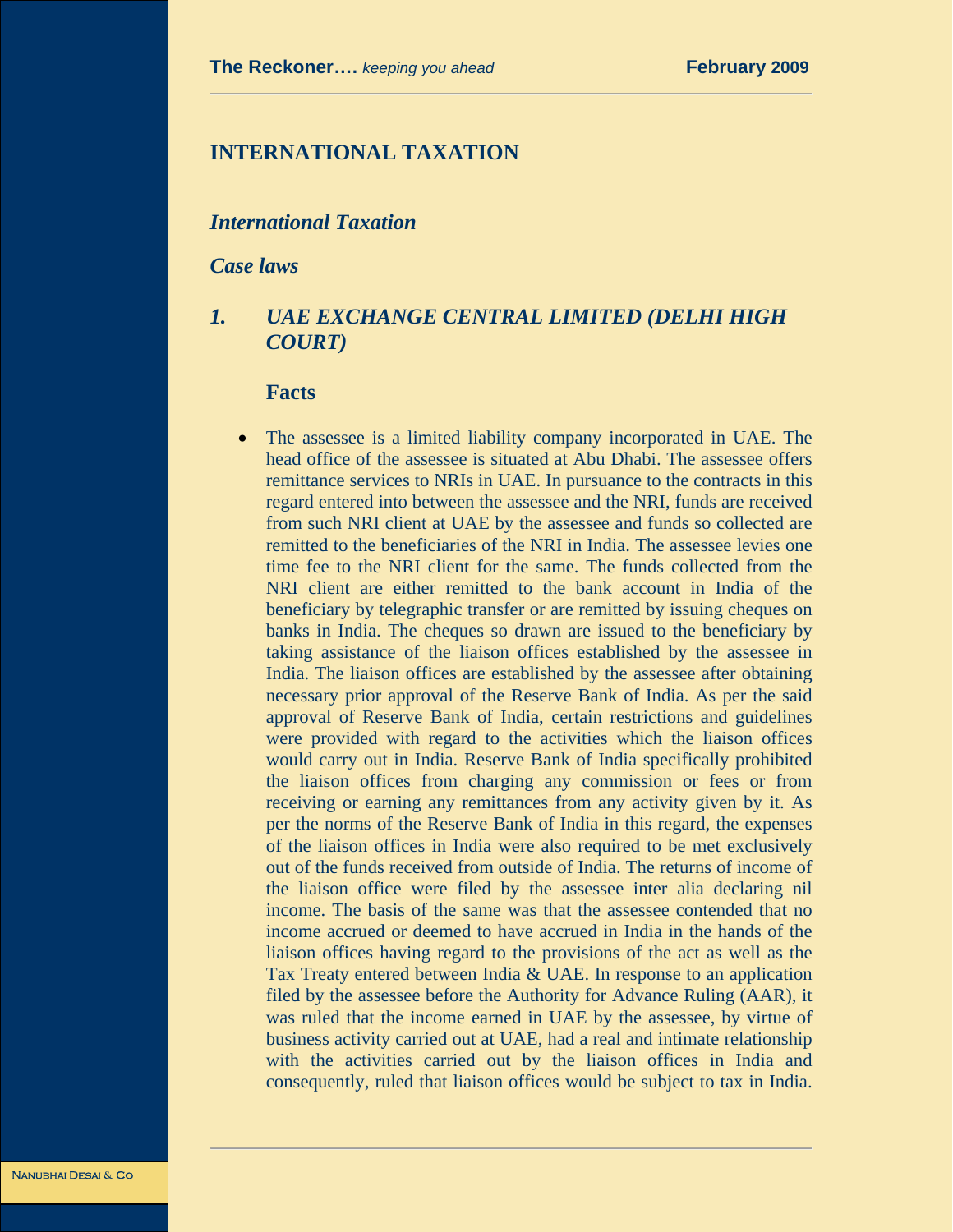Aggrieved by the said ruling, the assessee filed a writ petition before Delhi High Court.

#### **Contentions of the Assessee**

The assessee held that the Court would act within its powers to consider the writ petition filed by the assessee, having regard to the framework of the Constitution of India as well as certain judicial precedents available to this effect. The assessee also made an elaborate submissions on the nature of activities performed for the NRI client by the assessee at UAE as well as auxiliary activities carried out in India by the liaison offices. The assessee also contended that even if it was assumed that the income was deemed to arise or accrue to the assessee in India under the provisions of the Act, the business profits to the extent attributable to the permanent establishment of the assessee in India would be liable to tax. The assessee further contended that having regard to the meaning of the term PE provided under article 5 as well as per the provisions of article 7, no income could be taxed in India in the hands of the assessee. The assessee also brought out certain erroneous inferences and conclusions made by AAR while issuing the ruling.

#### **Contentions of the Revenue**

• The Revenue challenged the jurisdiction of the Court to entertain the petition. The Revenue contended that the Court could not interfer to the ruling provided by AAR. As regard to the subject matter, the Revenue contended that the activities undertaken by the liaison offices in India established a real and intimate connection between the business activity of the assessee in UAE and therefore it would fall within the purview of section  $9(1)(i)$  r.w.s. 5 (2) (b). The Revenue further contended that having regard to the activities of the liaison offices, the same would constitute PE of the assessee in India in as much as the activities carried on by the liaison offices could not be termed as an activities of an auxiliary character.

#### **Decision of the Court**

The Court analysed the provisions of Chapter XIXB of the Act dealing with scope and powers of AAR. The Court also referred to the framework of the Constitution of India and held that it would be appropriate for the Court to consider the ruling of AAR. Thereafter, the Court analysed the relevant provisions of the Act as well as of the Tax Treaty and also referred to the decision of the Supreme Court in the case of Azadi Bachao Andolan. The Court also considered the activities carried on by the assessee at UAE as well as by the liaison offices in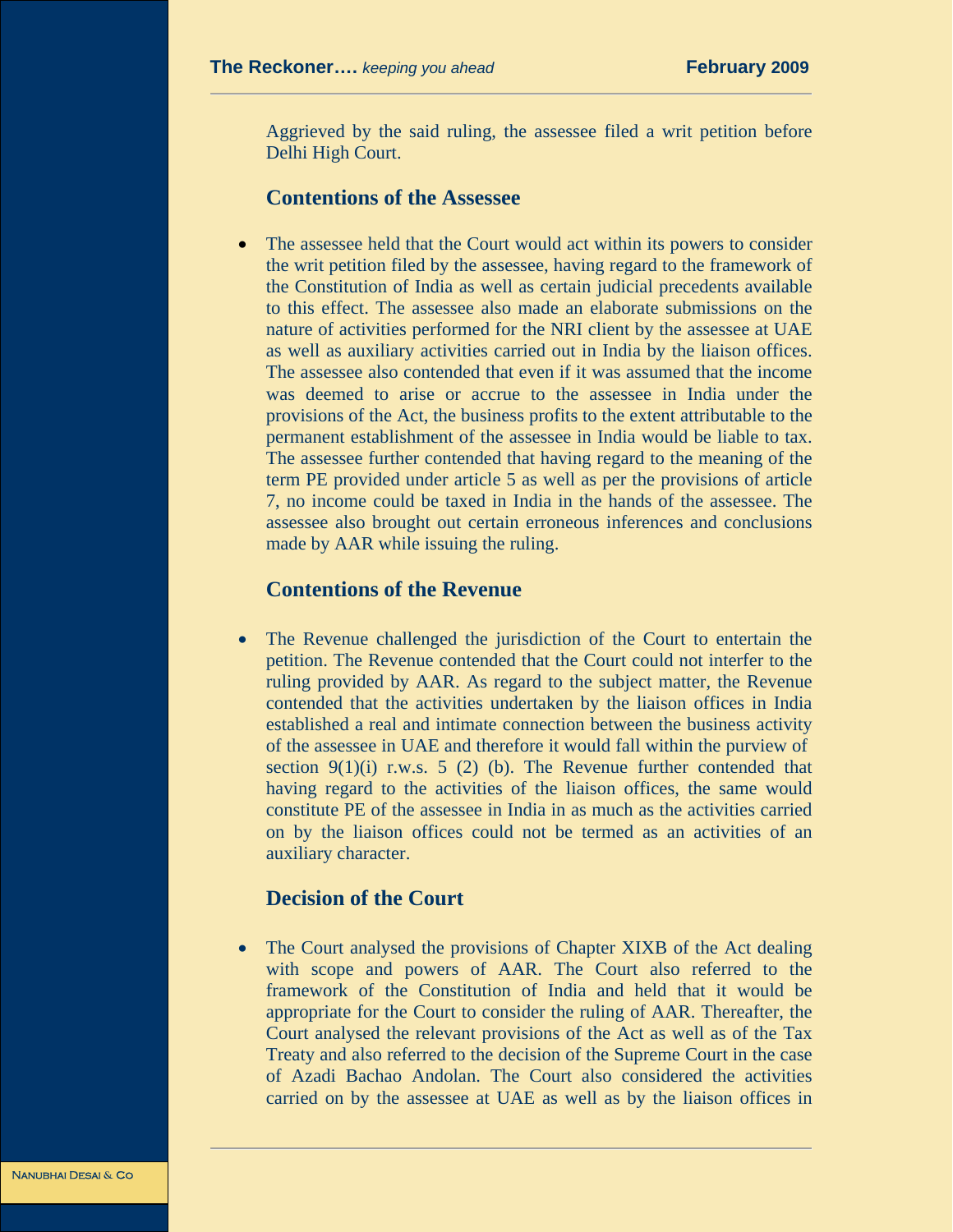India. As regard to the interpretation of the nature of activity of an auxiliary character, the Court also referred to the decision of the Supreme Court in the case of Morgan Stanley. The Court thereafter held that activities carried on by the liaison offices in India did not contribute directly or indirectly to the earnings of the assessee in UAE. The Court quashed ruling of the authority.

# *2. DAIMLER CHRYSLER INDIA PRIVATE LIMITED (ITAT PUNE)*

#### **Facts**

The assessee is a Company incorporated in India. In view of the shareholdings pattern of the assessee, it was not a 'Company in which public are substantially interested'. The erstwhile parent company of the assessee company is incorporated and registered at Germany (hereinafter referred to as 'the erstwhile German Company'). In view of a global merger of the erstwhile German Company with its other business entity, a new parent company was formed in Germany (hereinafter referred to as 'the new parent company'). The assets and liabilities of the erstwhile German Company, on account of merger which took place outside of India, were transferred. In view of the transfer of such assets and liabilities of the erstwhile German Company in favour of the new parent company, the shareholding pattern of the assessee (Indian Company) got altered in as much as the shareholder of the assessee (Indian Company) got substituted, from the erstwhile German Company to new parent company. Since these shares were more than 51% of the total shares of the assessee, the assessing office invoked the provisions of section 79 and consequently denied the assessee the benefits of carry forward & set off of the unabsorbed losses. During the appellate proceedings before CIT (A), the contentions of the assessee were rejected and CIT (A) confirmed the stand taken by the assessing officer. Aggrieved, by the same, the assessee preferred an appeal before ITAT Pune. The assessee raised an additional ground before ITAT whereby relieves were sought by invoking article 24 (4) of the Tax Treaty signed between India and Germany.

#### **Contentions of the Assessee**

The assessee contended that the change in its shareholding was due to global merger of the erstwhile German Company, resulting into establishment of new parent company. The assessee contended that such global merger could not be stated to be a tax avoidance practice. The assessee also invited attention to the amendment made to section 79 with effect from 1st April, 2000 which now provides for exception to the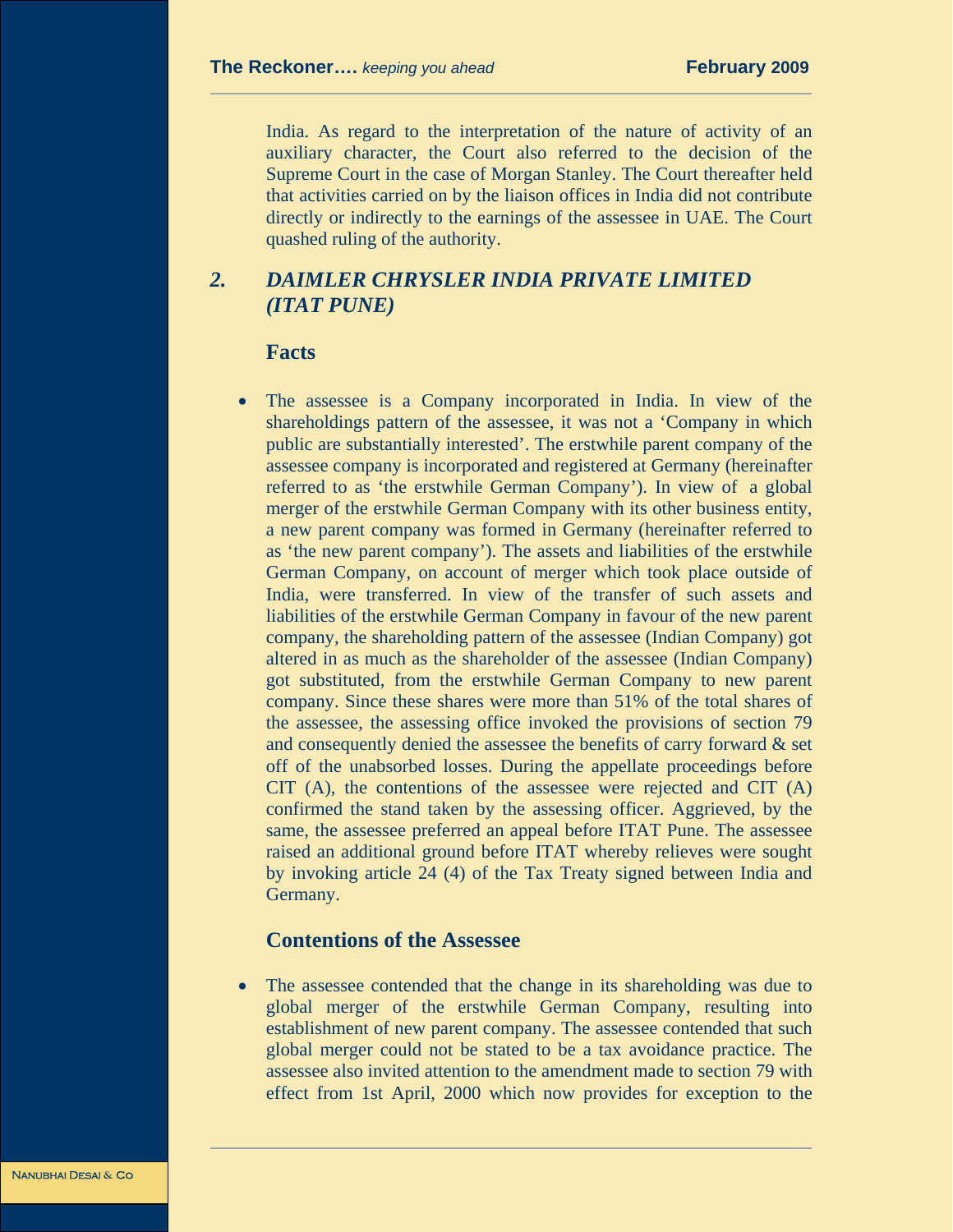provisions of section 79. As regard to the additional ground filed before the ITAT Pune, the assessee stated that the said was purely legal in nature and should be admitted to advance the cause of substantial justice.

#### **Contentions of the Revenue**

• At the outset, the Revenue challenged the additional ground of appeal filed by the assessee before ITAT, Mumbai. The Revenue contended that it would be necessary to examine the matter further to investigate the facts for admission of the new ground and the same should not be admitted at this stage. The Revenue further stated that the assessee, who is resident in India, cannot seek to claim treaty override benefits by invoking article 24 (4) of the Tax Treaty between India and Germany since the Tax Treaty and the article 24 (4) can be invoked by the Non-Resident. The Revenue was of the view that merely because shareholders of the assessee were resident of Germany, benefits to the Tax Treaty cannot be claimed by the assessee. The Revenue also argued that if the treaty benefits were allowed to the assessee merely because the shareholders of the assessee were resident of Germany, it would defeat the scheme of Tax Treaty protection.

### **Decision of the Tribunal**

• The Tribunal referred to several judicial precedents and observed that admission of a legal plea could not be declined by the Tribunal, as along as the relevant facts were available on record. The Tribunal referred to the decision of Apex Court in this regard. The Tribunal observed that if the treaty benefits were not invoked by the assessee at the time of assessment proceedings and at the time of first appellate proceedings, the assessee can be permitted from seeking treaty protection before the Tribunal. After carefully considering the relevant provisions, the Tribunal admitted the additional ground of appeal filed by the assessee. The Tribunal thereafter proceeded to examine the scope of section 90 and purpose of entering into Tax Treaty by India. The Tribunal also referred to the International commentaries on the subject of interpretation of Tax Treaty. The Tribunal then elaborated on the scheme of the prohibition of the discrimination set out under article 24 of the Tax Treaty. The Tribunal also referred to the wordings on nondiscrimination in the Tax Treaty between India and Canada. In absence of any direct judicial precedents available from judicial forums of India on the issue before the Tribunal, few judgments by foreign judicial forums in this matter were considered. The Tribunal also made out a strong case for referring and relying on judicial precedents of foreign judicial forums. After considering decision of several foreign courts on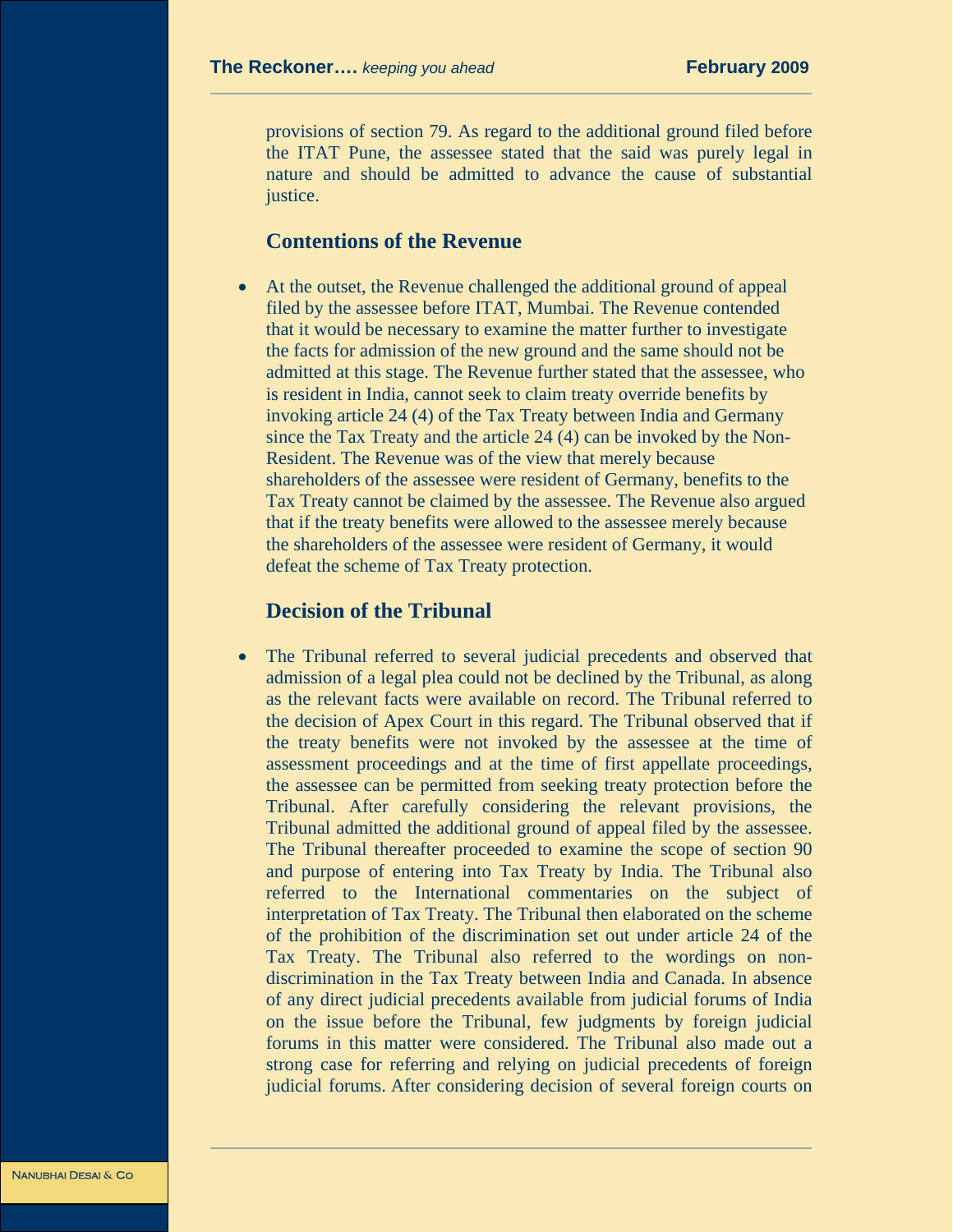interpretation of treaty override provisions, the Tribunal opined that for the purposes of non discrimination prohibition under Article 24(4) in the present context, what was to be examined was whether Indian subsidiary of a German company was any worse off vis-à-vis an Indian subsidiary of an Indian company. Before reaching its decision, the Tribunal also distinguished a precedent in the form of decision of House of Lords that could support the contentions of the Revenue with regard to entitlement of the assessee to claim benefit of treaty override. To reach to the said conclusion, the Tribunal also examined the OECD commentary as well as view of learned professor Late Vogel & Kees van Raad on the subject at a great length. The Tribunal opined that for the purpose of examining whether or not there was indeed a discrimination against an Indian subsidiary of a German company, it would appropriate to compare the same with an Indian subsidiary of an Indian company. The Tribunal held that the disability on carry forward and set off of accumulated losses on account of change in shareholding pattern, under Section 79 r.w.s 2(18), cannot be extended to the Indian subsidiaries of German parent companies as long as German parent companies are listed on a German stock exchange recognized under its domestic laws. To this extent, the rigour of Section 79 must stand relaxed due to treaty override.

#### **Our Comments**

This is going to be a significantly important decision not only for the purposes of interpreting the scope and applicability of article 24 of the Tax Treaty but also for providing a road map on method and manner of interpreting the provisions of the law while dealing with issues of international taxation. The Tribunal rightly emphasised on the importance of adopting harmonious interpretation  $\&$  for meeting the said end appropriateness of using foreign judgments. The Tribunal provided an important principle to be adopted by the judiciary in as much as it was opined by the Tribunal that the treaty partner state must try to give a harmonious interpretation. The Tribunal further stated that it was a desirable practice to follow, as far as possible, that the interpretation assigned to the expressions found in the bilateral tax treaties should be such that it would be in harmony with the judicial opinion abroad and, where there was a divergence of judicial opinion abroad, it should at least be in harmony with the judicial opinion in the treaty partner country. We strongly believe that this decision would be referred by many forums while dealing with intricate issues of international taxation.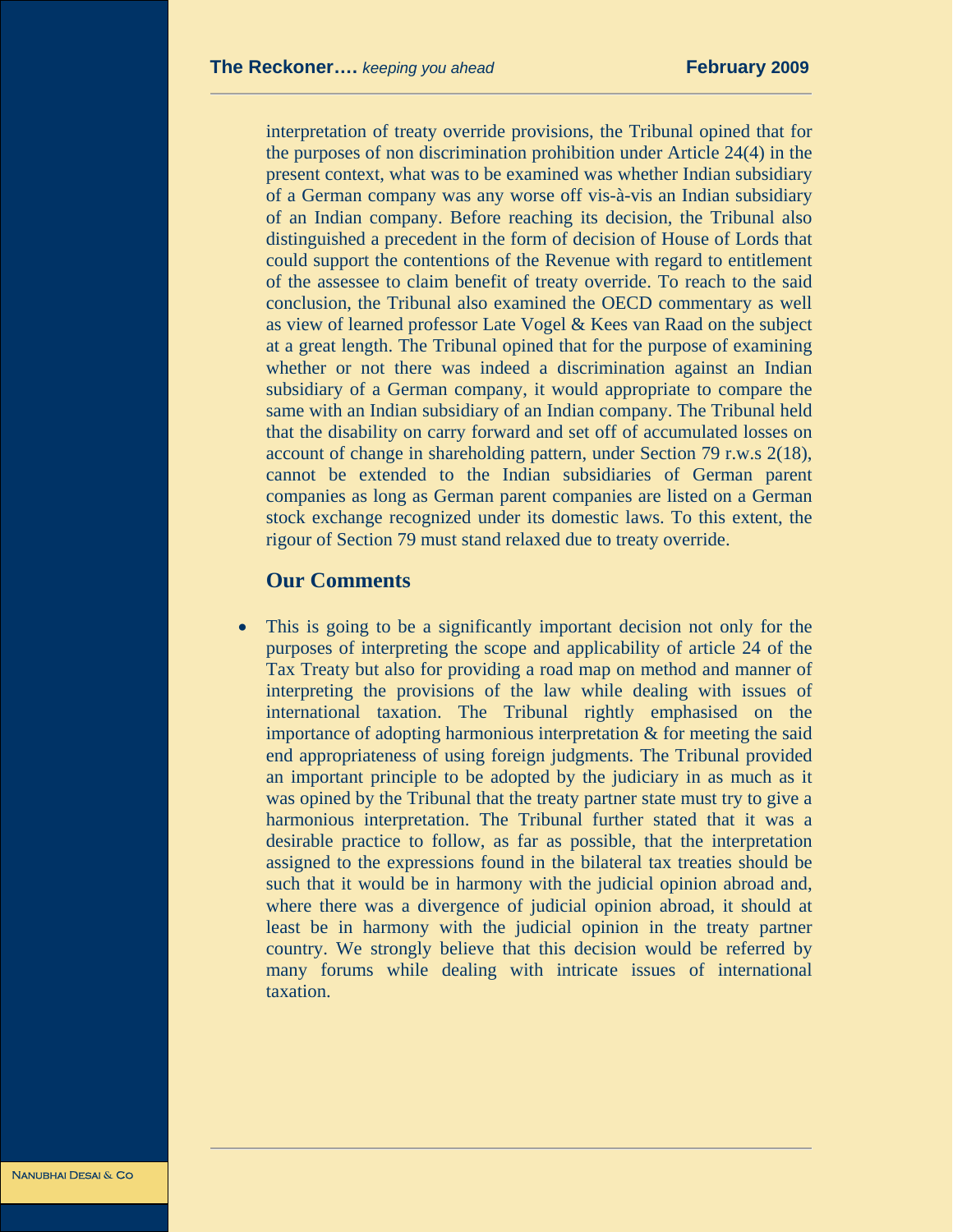# *3. CHOLAMANDALAM MS GENERAL INSURANCE COMPANY LIMITED (AUTHORITY FOR ADVANCE RULINGS)*

#### **Facts**

The Applicant is an Indian Company engaged in the business of Non-life Insurance. A company incorporated at Korea (hereinafter referred to as Korean Company) entered into a Secondment Agreement with the applicant. Under the agreement, a senior employee of the Korean Company was seconded to the applicant for a period of two years in order to assist the applicant in matters relating to insurance business. The applicant entered into this agreement for its business requirements. The Korean Company was not in the business of supply of manpower. The seconded employee was engaged to perform certain specific activities under the supervision and control of the applicant. However, the seconded employee had no right or authority to conclude any contract on behalf of the applicant. The Korean Company made payment of salary to the seconded employee from time to time. The Korean Company deducted appropriate amount of income tax from such salary payment and deposited the same with the income tax department in India. Out of the total payments made to the seconded employee by the Korean Company, part of such salary and other benefits amount, as provided for in the relevant agreement, was charged to the applicant. The applicant was required to pay such part amount of salary and other benefits to the Korean Company. The applicant raised several questions for consideration by the authority particularly with regard to the obligation of the applicant to withhold tax while reimbursing the part salary and other benefits to the Korean Company.

#### **Contentions of the Applicant**

• The applicant contended that the payment under consideration to the Korean Company was in the nature of reimbursement. No income arises in favour of the Korean Company in India on account of such reimbursement. The Korean Company did not have a PE in India having regard to the Tax Treaty signed between India and Korea. The applicant was therefore not required to withhold any tax at source. The applicant also contented that since day to day working of the seconded employee was supervised and controlled by the applicant, the real and economic employer of the seconded employee should be the applicant and not the Korean Company.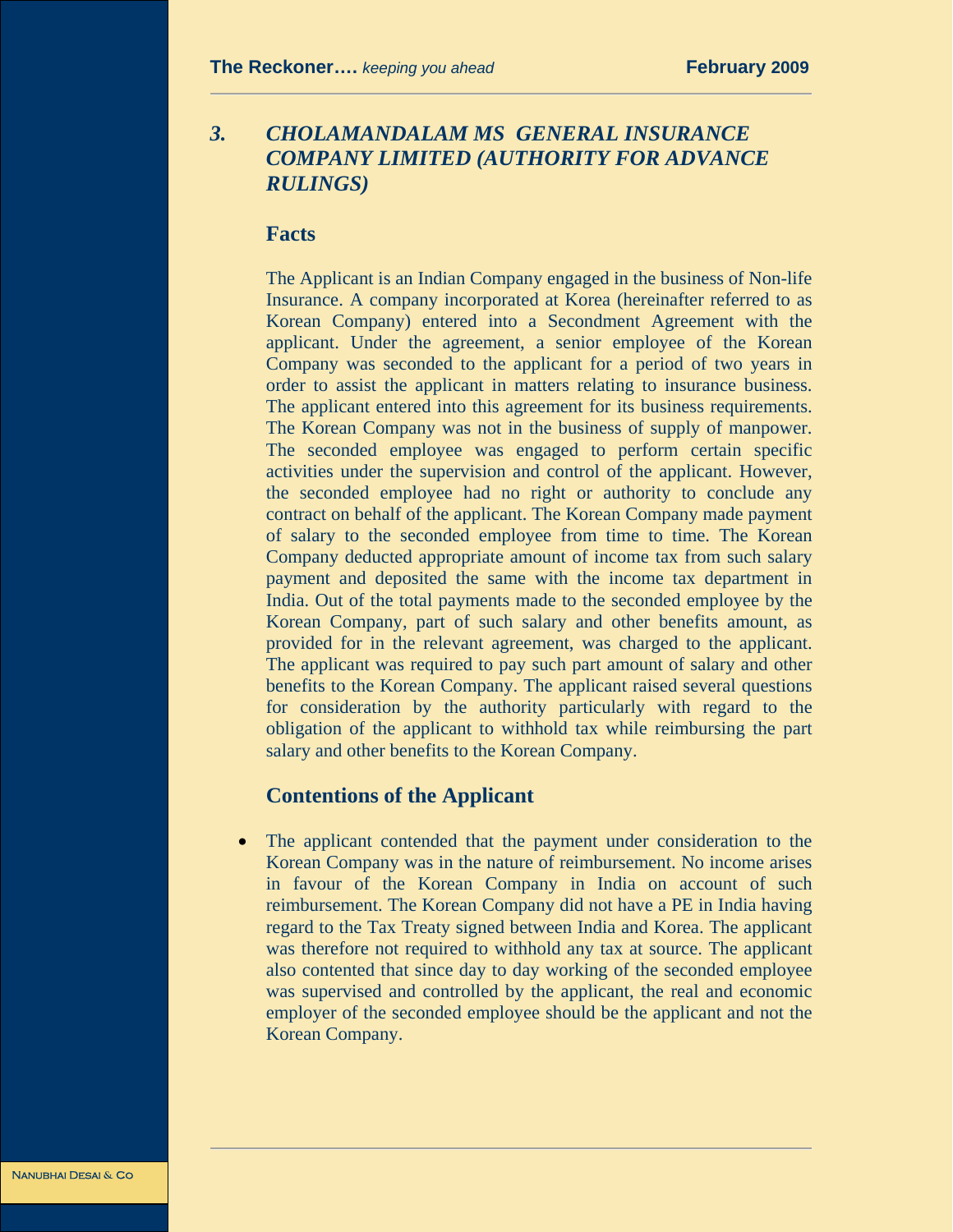#### **Contentions of the Revenue**

• The Revenue contended that the payment under consideration was towards services of a technical personnel availed by the applicant. Such payment shall be regarded as 'fees for technical services' under the provisions of the act as well as the Tax Treaty. The Revenue also contended that the seconded employee would be regarded as an agent of the Korean Company in India. This would result into an establishment of an Agency PE in India by the Korean Company.

#### **Rulings of the Authority**

The Authority considered the business activities of the applicant as well as of the Korean Company. The Authority also elaborately and exhaustively perused the terms of the Secondment agreement entered between the applicant and the Korean Company. The Authority thereafter referred to the definition of fees of technical services provided under the Act. It was noted by the authority that the definition of the term 'fees for technical services' shall not include consideration which would be the income of the recipient chargeable under the head salary. The Authority also observed that merely because the seconded employee performed certain services of technical nature would not automatically characterize the payments under consideration by the applicant to the Korean Company as fees for technical services. The Authority also observed that the essence or substance of the arrangement was not for deriving income by way of charging a fee for the services. After examining general judicial precedents, especially to the decision of Calcutta High Court in the case of Dunlop Rubber Company Limited and of the Authority in the case of AT&S India Limited, the Authority concluded that the payment under consideration is towards reimbursement of salary paid by the Korean Company for the seconded employee. The Authority also distinguished its earlier rulings in case of Danfoss Industries Limited. The Authority thereafter ruled that the applicant was not liable to deduct any tax at source in respect of the reimbursement of the part salary and expenses of the seconded employee.

# *4. M/S. IDS SOFTWARE SOLUTIONS (INDIA) PRIVATE LIMITED (ITAT BANGALORE)*

• This decision of the ITAT Bangalore has considered the issues similarly to the issues as considered by the Authority for Advance Ruling in the case of Cholamandalam MS General Insurance Company Limited. The facts before ITAT Bangalore were similar in as much as the Indian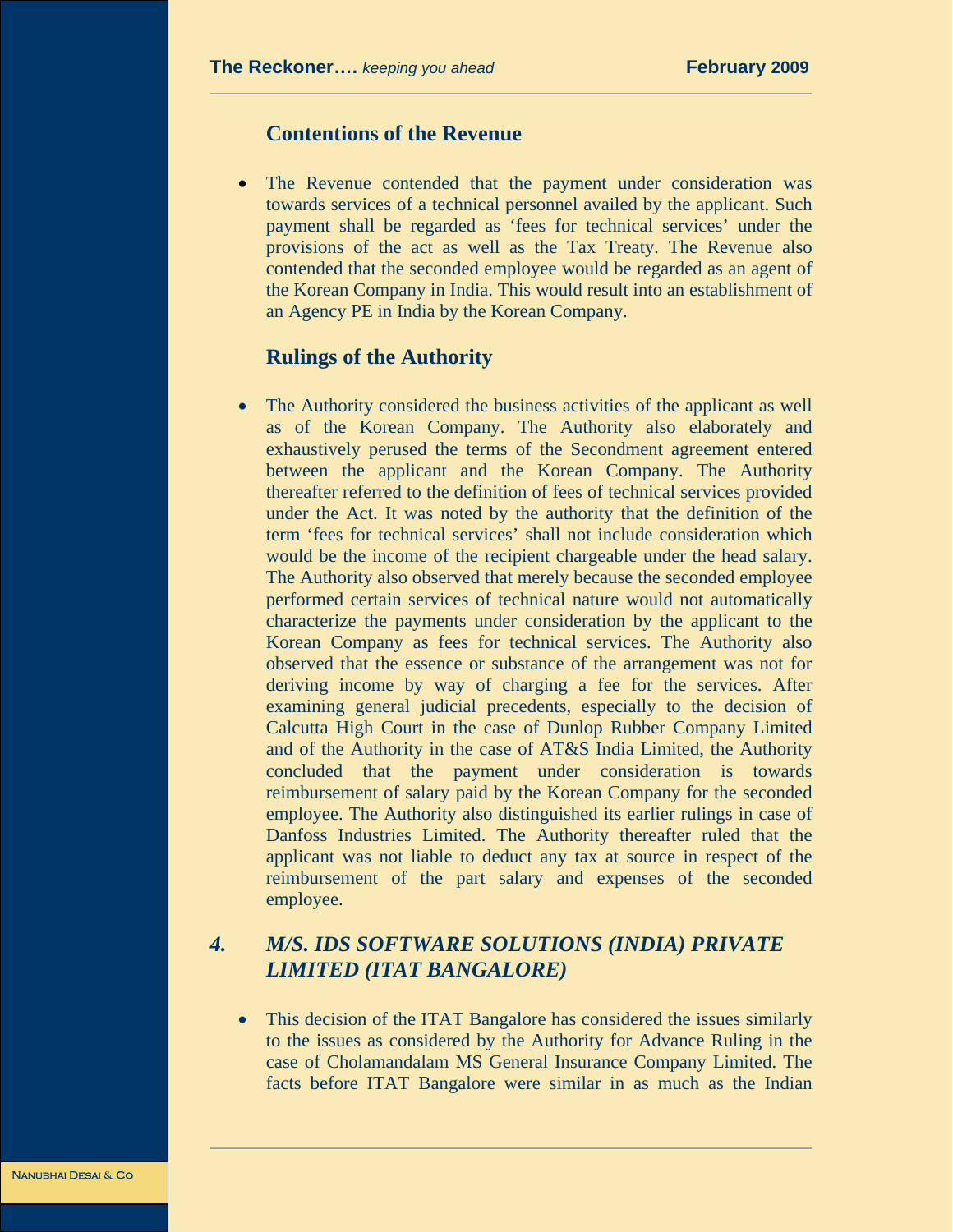Company had entered into a Secondment Agreement and with its parent company at USA. In pursuance to the said agreement, US Company seconded a Senior Vice President to Indian Company to perform and carry out duties and responsibilities as that of Managing Director of the Indian Company. The ITAT Bangalore has considered the terms of the Seconded Agreement in great details as well as referred to the relevant provisions of the Act and Tax Treaty signed between India and USA. The ITAT Bangalore also referred to various judicial precedents and held that the seconded employee was employee of the Indian Company for the Secondment period and amount payable to the US Company by way of reimbursement shall not be subject to TDS. The ITAT Bangalore also observed that requisite amount of income tax which was due on the salary and other entitlements of the seconded employee in India were deducted and paid with the Revenue Authorities in India. The ITAT Bangalore held that the payment to US Company did not represent 'fees for technical services'. The ITAT Bangalore concluded that the assessee was not liable to deduct tax while remitting the amount representing the amount of reimbursement of the salary paid by US Company to the seconded employee.

# *5. NICHOLAS APPLEGATE SOUTH EAST ASIA FUND LTD (ITAT MUMBAI)*

• This decision of the ITAT Mumbai has dealt with an issue of a Fund resident of Mauritius that was by and large on the principle of 'substance over form'. In this matter, the assessee (Fund resident of Mauritius) was a protected cell company (PCC) and there were 4 cells during the relevant assessment year. Separate returns for each cell were filed by the assessee with the Revenue Authorities within the prescribed due date of filing of return. The assessee thereafter realised that a consolidated return for the assessee should have been filed and not separate returns for each cell. The consolidated return was filed beyond the time prescribed under section 139 (1). The Assessing Officer therefore disallowed the claim of carry forward of unabsorbed losses. When the matter reached before the Tribunal, the Hon'ble Members had differing views on the matter and hence the matter was referred to Third Member. After detailed analysis of the relevant provisions of the Act, the Tribunal reversed the order of the Assessing officer and held that the assessee was eligible to carry forward its unabsorbed losses.

#### *6. KRUPP UHDE GMBH (ITAT MUMBAI)*

• This decision of the ITAT Mumbai has dealt with an issue of a company registered and incorporated at Germany. The assessee was engaged in providing technical know-how / licence, basic engineering services and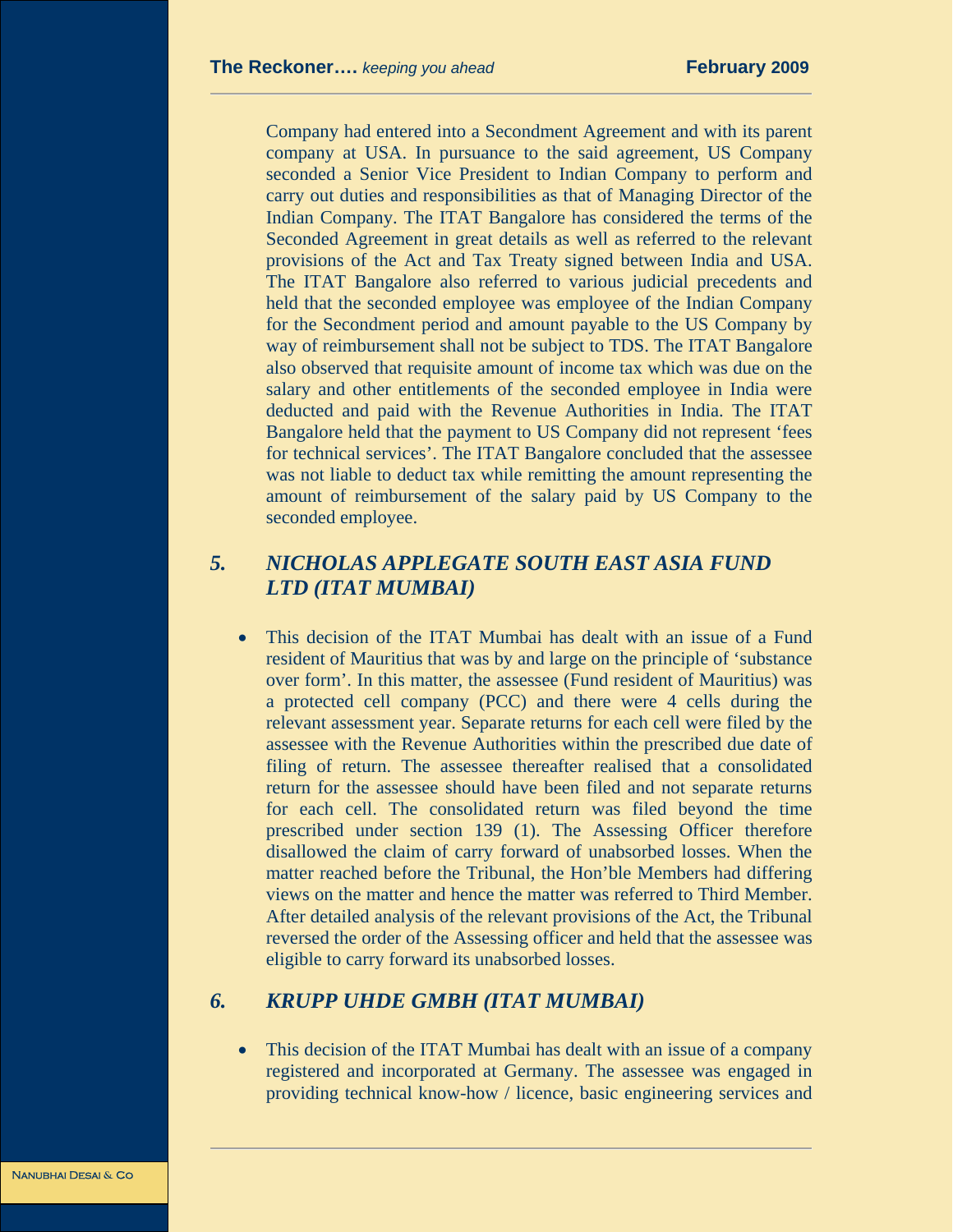supervisory activities in connection with construction or installation of specified machineries / assembly provisions. Several projects were undertaken by the assessee in India where such services were provided to Indian company. The assessee had offered tax on such income @ 10% as per Article 12 and Article 11 of the Tax Treaty between India and Germany. One of the important issues that was raised before the Tribunal was with regard to the method and manner of computing the number of days for the purposes of determination of the existence of PE of the assessee in India on account of executing multiple projects in India. The Tribunal ruled that in the absence of any geographical or commercial coherence, there was no requirement under the Tax Treaty to aggregate the number of days for which supervisory services were rendered by one entity under different projects. It was further held by the Tribunal that the period of stay in respect of other sites could not be taken into consideration while determining the existence of a PE in India. There were some other connected issues that were also examined by the Tribunal and the decision establishes several important principles on the matter of determination of existence of PE in India.

# *7. MITSUI & CO LTD (ITAT DELHI)*

This decision of the ITAT Mumbai has dealt with the issue of taxability of liaision office of a foreign company. As held by the Tribunal in earlier years in the assessee's own case, it was held by the Tribunal that having regard to the activities of the liaision office in India, there was no PE in India and consequently, there could be no question of attribution of any profit in favour of the liaision office. It is heartening to observe that it has been now held by various appellate authorities that there could be no question of attributing any profit to the liaision office of a foreign company in India, especially on account of the nature of activities performed by it in India having regard to the framework of the regulations promulgated under Foreign Exchange Management Act.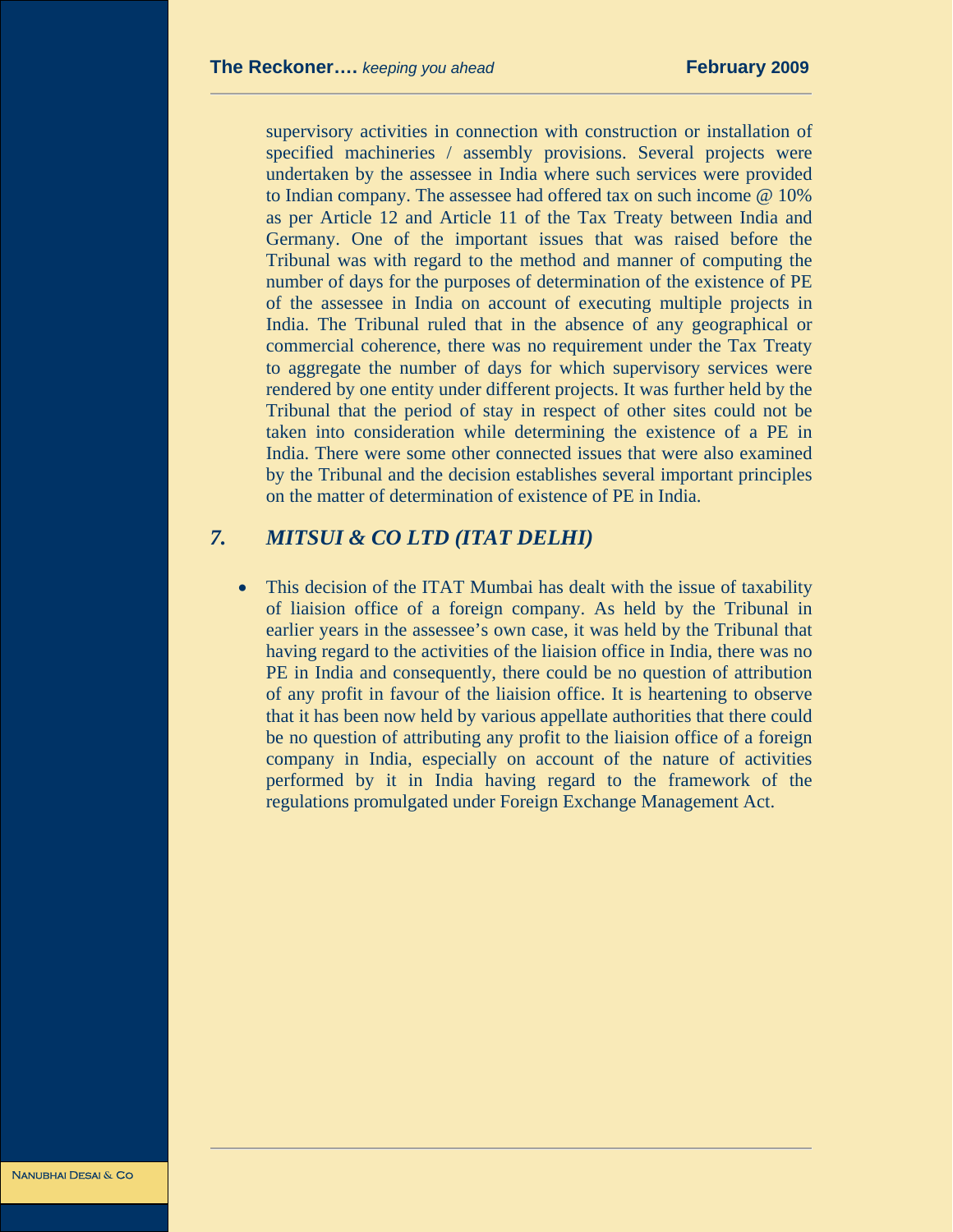# **INDIRECT TAX**

# **SERVICE TAX**

#### *General*

#### **Cut in the Service Tax Rate**

Vide notification dated 24 February 2009, the Government has reduced the service tax rates from 12 percent to 10 percent in order to give relief to the industry facing the impact of slowdown and recession. The effective service tax rate with education cess shall be 10.30 percent. The new rate has become effective with effect from 24 February 2009.

# **EXCISE**

*General* 

#### **Cut in the Excise Duty Rate**

Vide notification dated 24 February 2009, the Government has reduced the Excise Duty rates from 10 percent to 8 percent in order to give relief to the industry facing the impact of slowdown and recession. The effective Excise Duty with education cess shall be 8.24 percent. This new rate became effective from 24 February 2009.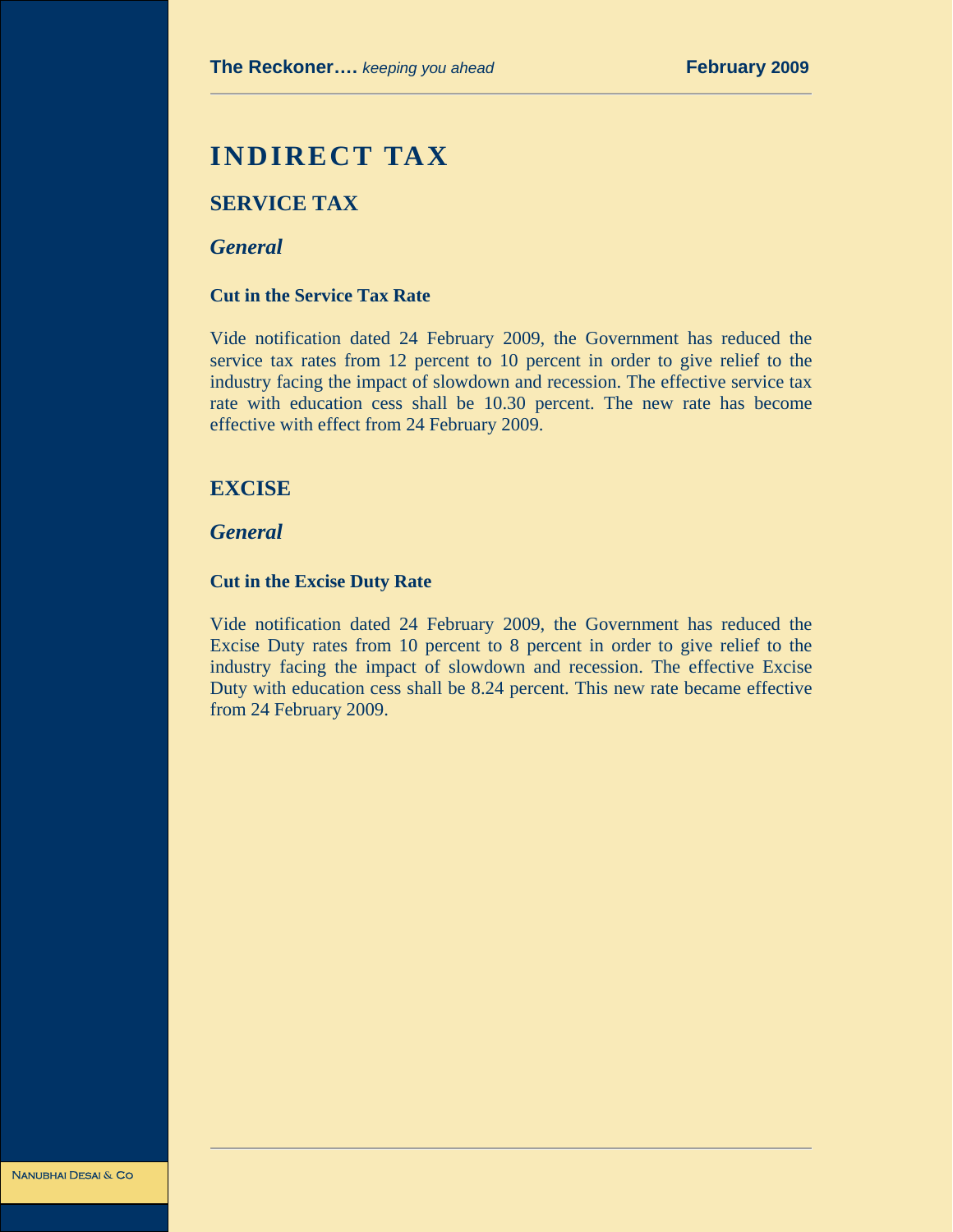# **REGULATIONS GOVERNING INVESTMENTS**

#### **FOREIGN EXCHANGE MANAGEMENT ACT (FEMA)**

# **Guidelines for calculation of total foreign direct and indirect investment in Indian Companies**

Recently the Government of India has issued a Guideline for calculating total foreign direct and indirect investment in an Indian Company. Investment in Indian companies can be made both by non-resident as well as resident Indian entities. Any non-resident investment in an Indian company is direct foreign investment. Investment by resident Indian entities could again comprise of both resident and non-resident investment. Thus, such an Indian company would have indirect foreign investment if the Indian investing company has foreign investment in it. The indirect investment can be a cascading investment i.e. through multi-layered structure also.

Recognizing the need to bring in clarity, uniformity, consistency and homogeneity into the exact methodology of calculation across sectors/activities for all direct and indirect foreign investment in Indian companies, Government of India has issued the guidelines for calculation of direct and indirect foreign investment.

To illustrate, if the indirect foreign investment is being calculated for Company A which has investment through an investing Company B having foreign investment, the following would be the method of calculation:

- (i) where Company B has foreign investment less than 50% Company A would not be taken as having any indirect foreign investment through Company B.
- (ii) where Company B has foreign investment of say 75% and:

a. invests 26% in Company A, the entire 26% investment by Company B would be treated as indirect foreign investment in Company A;

b. Invests 80% in Company A, the indirect foreign investment in Company A would be taken as 80%

c. where Company A is a wholly owned subsidiary of Company B (i.e. Company B owns 100% shares of Company A), then only 75% would be treated as indirect foreign equity and the balance 25% would be treated as resident held equity. The indirect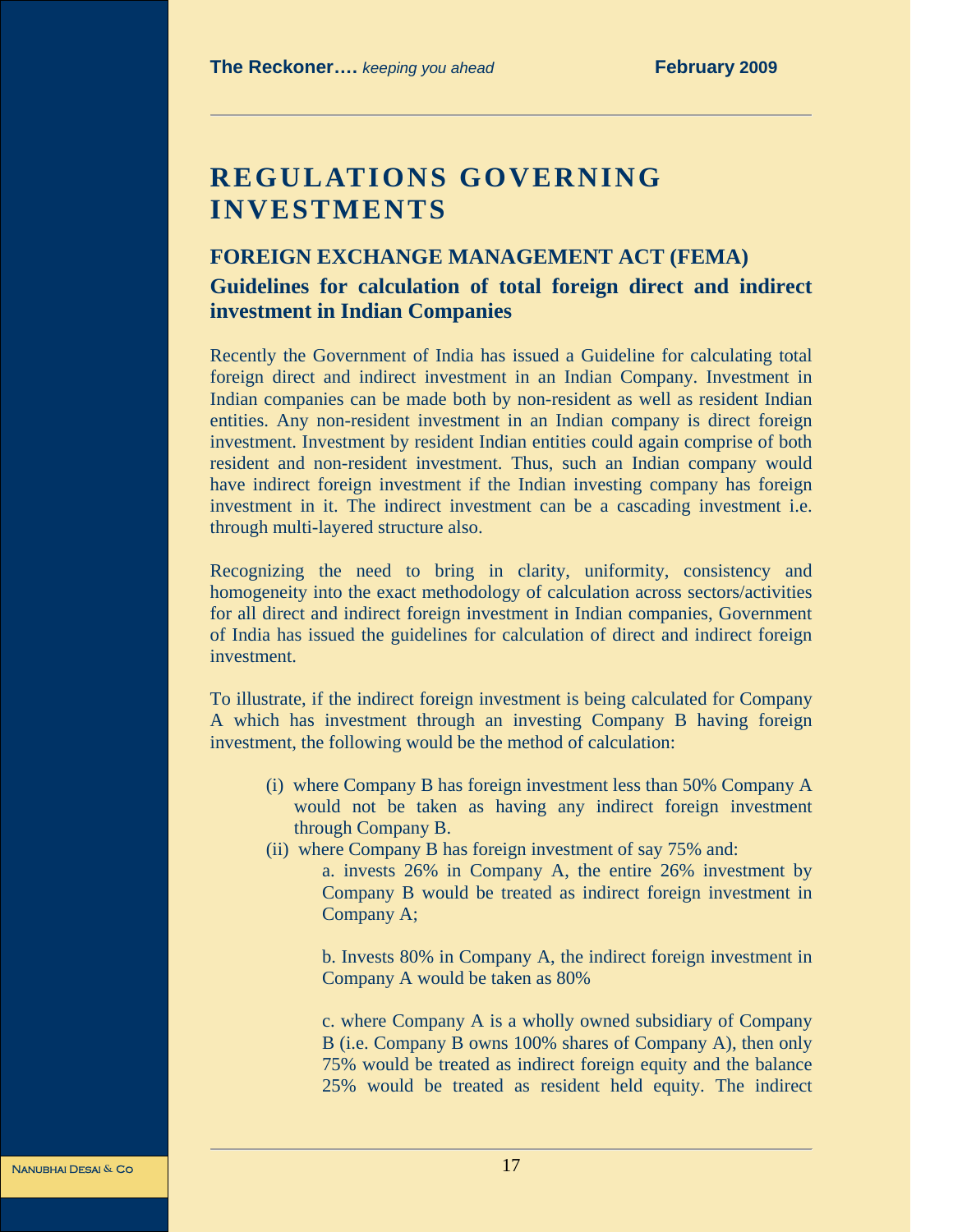foreign equity in Company A would be computed in the ratio of 75: 25 in the total investment of Company B in Company A.

The total foreign investment would be the sum total of direct and indirect foreign investment. The above methodology of calculation would apply at every stage of investment in Indian Companies and thus to each and every Indian Company. Several conditions are also prescribed to ensure adequate compliance of the Regulation by the parties.

The Press Note, amongst other announcements / clarifi cations, also prescribes a detailed policy for downstream investment by investing companies. This has been explained with the Diagrams shown below:



#### **DIRECT FOREIGN INVESTMENT**

Only Investment directly made by a non-resident entity (A Co) into an Indian company (I Co) would be characterized as direct foreign investment in I Co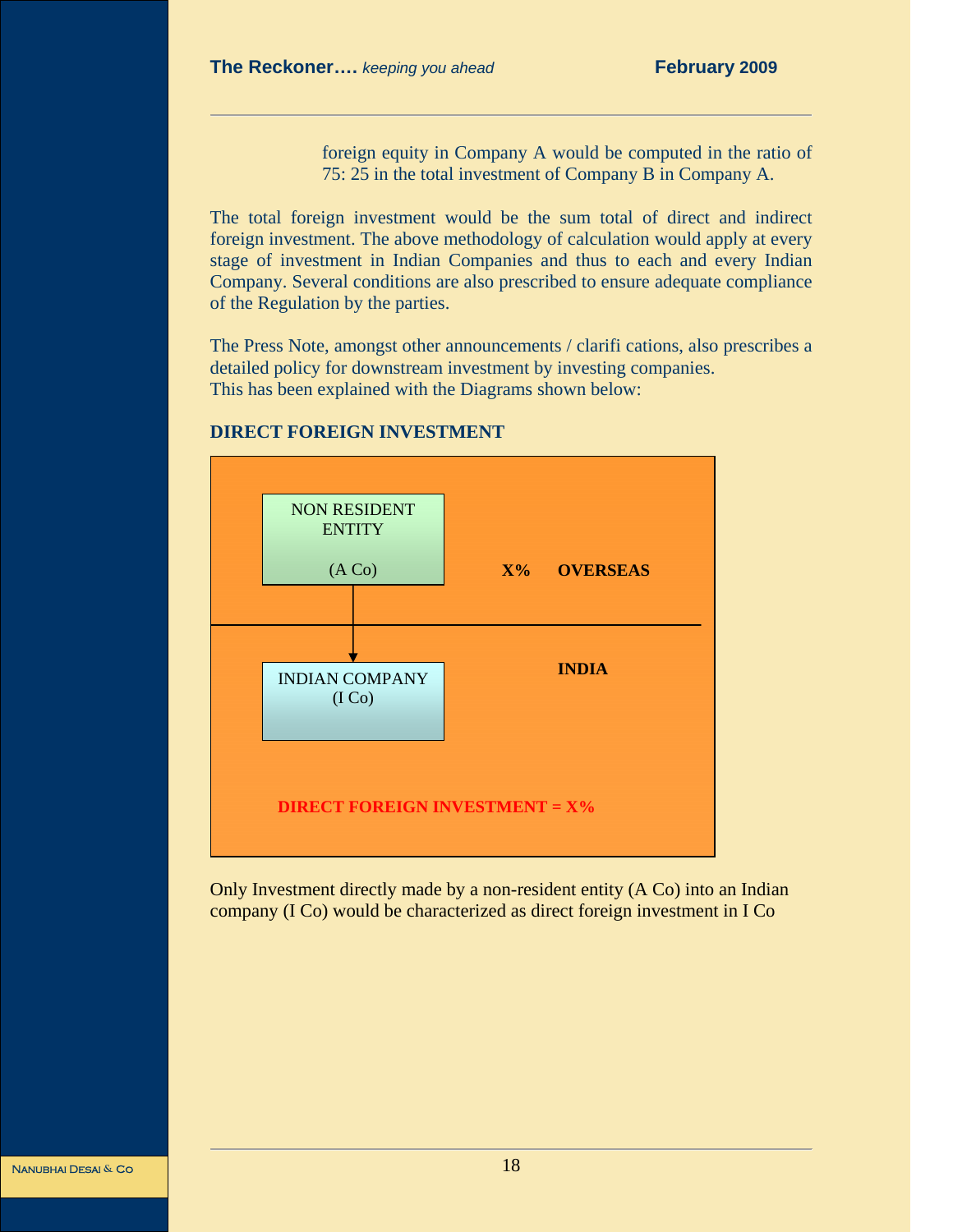#### **INDIRECT FOREIGN INVESTMENT**

#### *Scenario 1*



- $\triangleright$  Investment made by a non-resident entity (A Co) into an Indian Investment company (B Co) which is also owned / controlled by A Co.
- $\triangleright$  In this scenario investment made by B co into another Indian company (I Co) would be characterized as indirect direct foreign investment in I Co.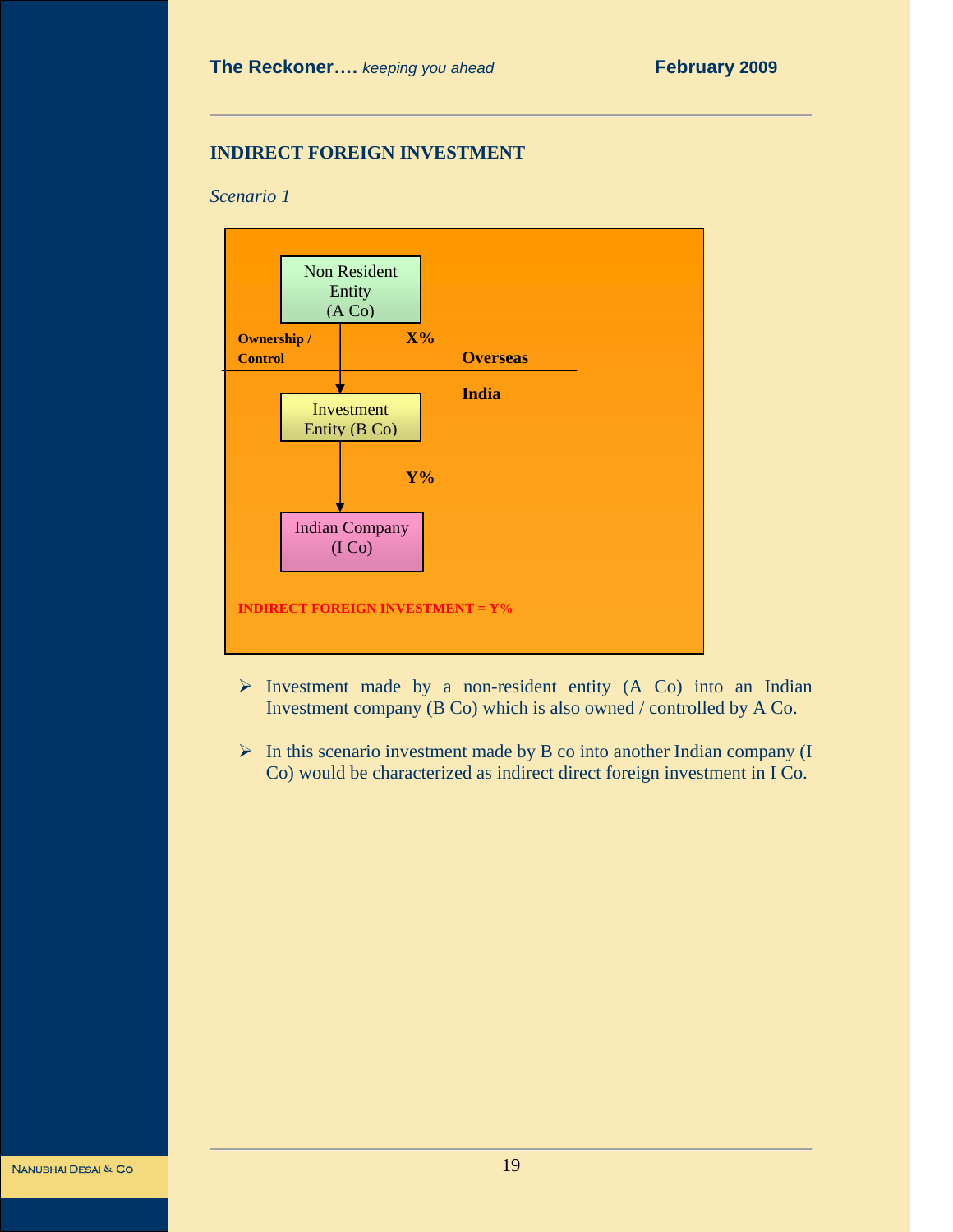#### **The Reckoner....** *keeping you ahead* **February 2009**

*Scenario 2 (exception to Scenario 1)* 



- $\triangleright$  Investment made by a non-resident entity (A Co) into an Indian investment company (B Co)
- ¾ B Co makes a downstream investment in a Wholly Owned Subsidiary (I  $Co$ ).
- $\triangleright$  The foreign investment would be limited to the investment made by A Co into B Co.
- ¾ In this scenario, the investment made by B Co in I Co would be disregarded for computation of indirect foreign investment.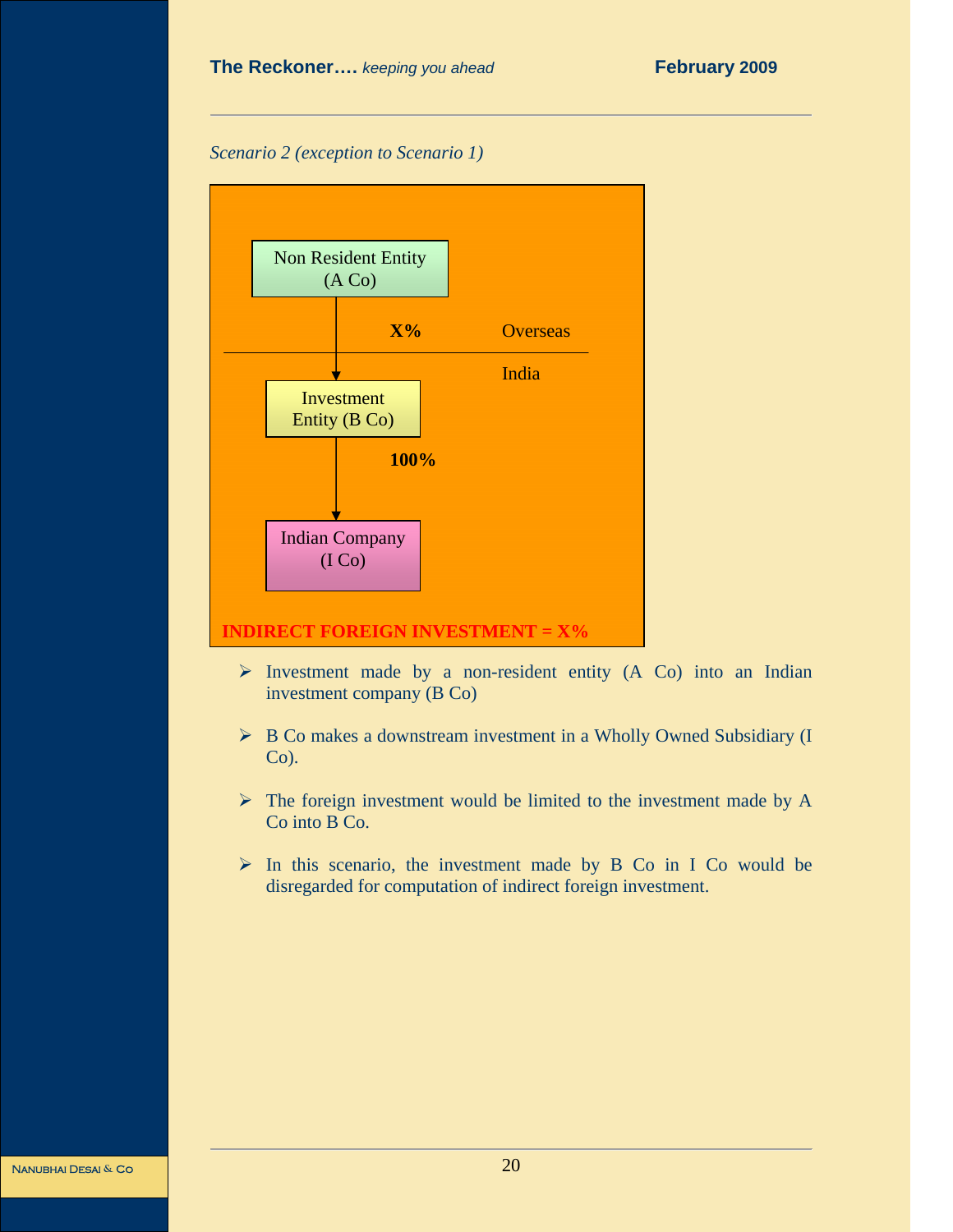



- $\triangleright$  Investment made by a non-resident entity (A Co) into an Indian investment company (B Co) which is owned / controlled resident Indians.
- $\triangleright$  In this scenario, investment made by B Co into another Indian company (I Co) would not be characterized as indirect direct foreign investment in I Co.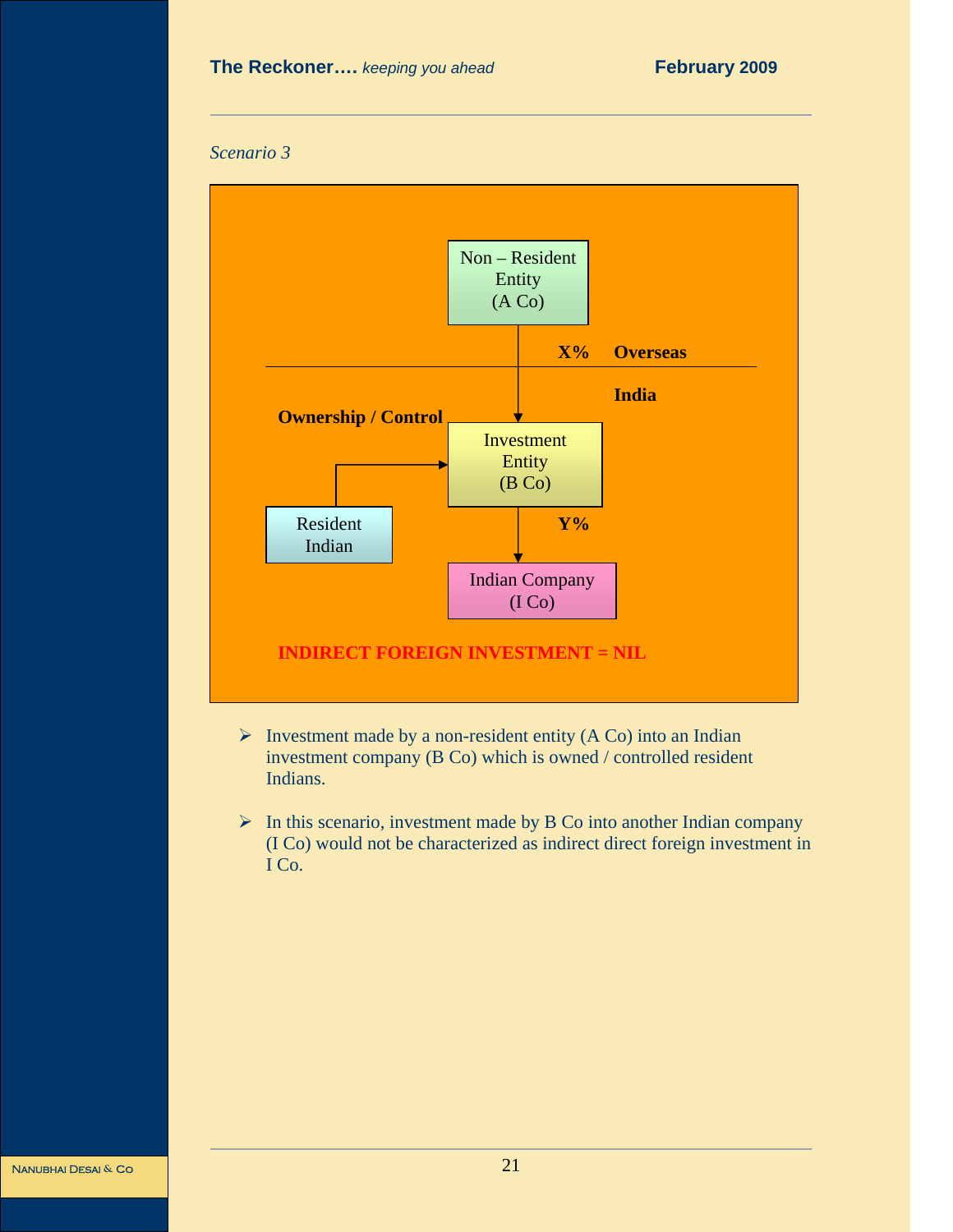# **Guidelines for transfer of ownership or control of Indian Companies in sectors with caps from resident Indian citizens to non-resident entities**

Recently the Government of India has issued a Press Note issuing guideline for transfer of ownership or control of Indian companies in sectors with caps from resident Indian citizens to non-resident entities. At present, the transfer of shares from residents to non-residents, including acquisition of shares in an existing company, is on the automatic route, subject to the sectoral policy on FDI. Concerns have been raised on recent acquisitions of certain Indian companies by non-resident entities in sectors with caps.

Vide the Press Note, it has been clarified that prior approval of Foreign Investment Promotion Board (FIPB) / Government of India would not be required in all cases of transfer of ownership or control of Indian Companies which are operating in Sectors where FDI upto 100 per cent is allowed under automatic route. As regard to certain specifi ed sectors, prior approval of the FIPB would be required under specifi ed circumstances.

#### **SECURITY EXCHANGE BOARD OF INDIA (SEBI)**

# **Companies not filing full disclosures with stock exchange and SEBI will face fine**

Companies delaying or not filing full disclosures with stock exchanges and with market regulator, the Security Exchange Board of India (SEBI), as mandated, will have to face a penalty of up to Rs 1 crore.

Under certain categories, companies which acquire shares beyond a certain percentage, as stipulated under the regulations, are required to make disclosures under the SEBI Act. Offenders are liable for a maximum penalty of up to of Rs 1 crore for not filing disclosures.

#### **Quarterly disclosure of pledged shares**

SEBI has asked all the listed companies to make disclosure of pledged shares by promoters every quarter from the current quarter onwards. Previously, SEBI had also amended regulations that required all listed companies to disclose any pledging of promoter shares within seven days of the event.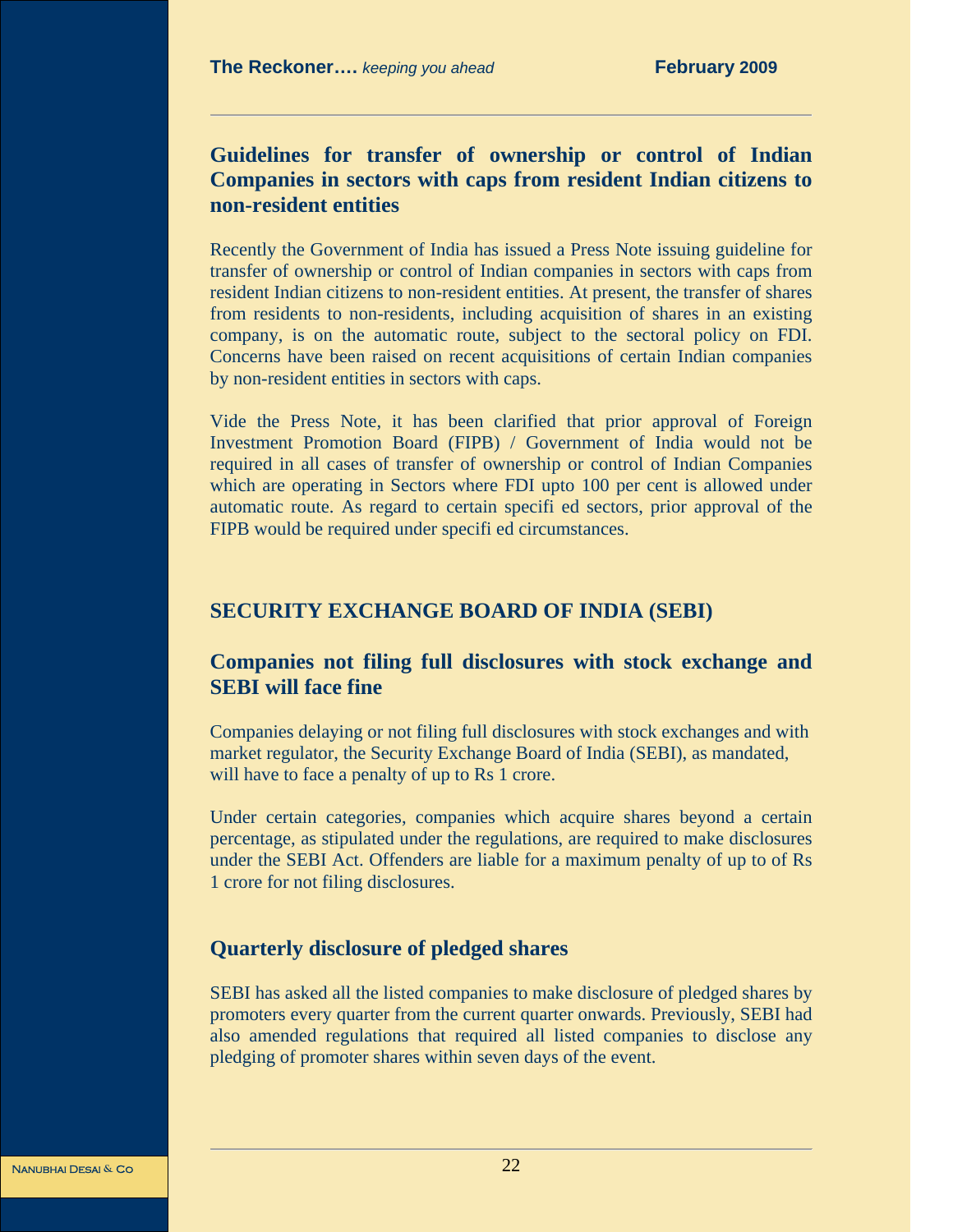The latest change to the rules is aimed at bringing more transparency in the shareholding pattern of promoters and thus protecting the interest of stock market investors.

The companies would have to make such disclosure if the aggregate number of pledged shares by promoters, taken together with shares already pledged during that quarter, exceeds 25,000 or one per cent of total shareholding or voting rights, whichever is lower.

Under the new rules, the promoters would also have to disclose within seven working days from the date of invocation of pledging, the details of such invocation.

SEBI has amended clauses 35 and 41 of the listing agreement to provide for furnishing of the details of shares pledged by the promoter and promoter group entities. The reporting under the revised formats should start from the quarter ending March 31, 2009. The regulator has also asked the bourses to revert on the status of implementation in its next monthly development report.

## **Security Exchange Board of India (SEBI) hikes custodial fee for companies from April, 2009**

SEBI has increased the annual custodial fees payable by companies to depositories; NSDL and CDSL, which maintains the databases for all the securities listed in the domestic equities market, effective from the next fiscal.

The fees payable at various slabs (set according to value of securities) have been increased by at least 50 per cent.

With effect from April 1, the issuers have to pay Rs 8 for a folio (ISIN position) against the Rs 5 paid earlier to the respective depositories, subject to a minimum amount for the nominal value of admitted securities, said a SEBI circular.

A folio represents a lot of shares held by one shareholder; each folio is assigned a specific ISIN number.

#### **FEE SLABS**

In terms of nominal value of admitted securities, an issuer will now have to pay Rs 50,000 as against Rs 30,000 paid earlier for nominal securities of more than Rs 20 crore in value.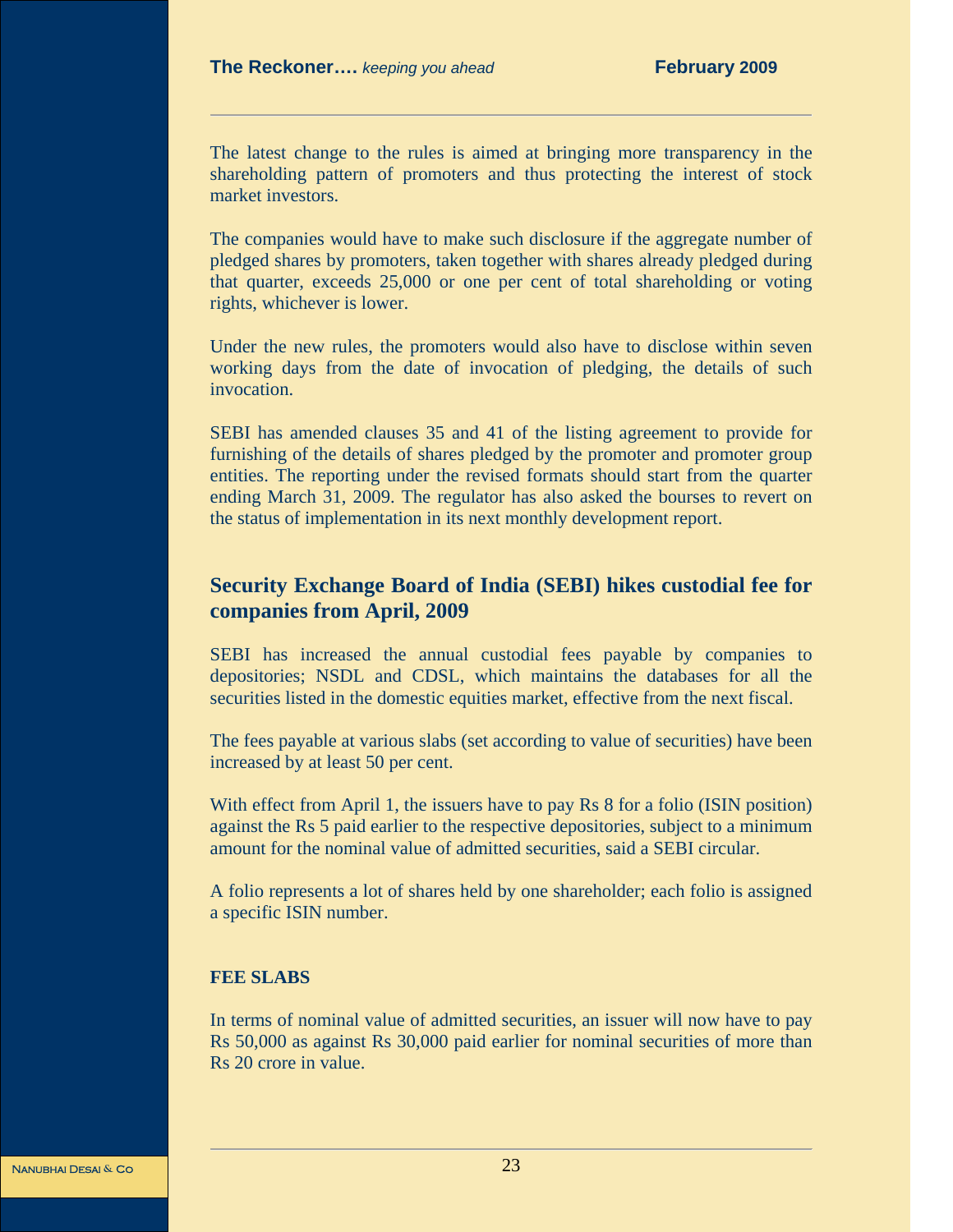Corporates having issued securities of nominal value above Rs 10 crore and up to Rs 20 crore will now pay Rs 30,000 instead of Rs 20,000.

For securities of nominal value above Rs 5 crore and up to Rs 10 crore, the fees will now be Rs 15,000 as against Rs 10,000; and for securities of up to Rs 5 crore, the fee will be Rs 6,000 as against Rs 4,000.

## **OTHER REGULATIONS AND ANNOUNCEMENTS**

# **Commerce ministry mulls 3-yr extension of Export Oriented Unit (EoU) tax breaks**

The commerce ministry has proposed a three-year extension of tax benefits given to Export-oriented Units (EoUs) in an attempt to encourage export industries at a time when global demand is expected to slump further.

The move will benefit more than 2,700 companies operating within the EoUs. Under Section 10(B) of the Income Tax Act, EoUs do not pay tax on profits provided it fulfill some conditions, including exporting not less than 50 per cent of its total production. This benefit is to expire at the end of next fiscal 2009-10.

Exports by these EoUs stood at Rs 154,428 crore in 2007-08, about 24.7 per cent of the total exports (in rupee terms). Chemical and pharmaceutical units account for about 18 per cent of the exports from the EoUs, followed by engineering companies at about 10 per cent.

The EoU scheme, introduced in December, 1980, allows manufacturing units in the zones to enjoy 100 per cent income tax exemption on profits from overseas sale and also exemption from payment of import duty to import raw materials.

EoUs differ from Special Economic Zones (SEZs) in terms of the level and time-period of tax breaks to which they are entitled. SEZs get income-tax breaks for 15 years. SEZs are also exempt from sales tax and excise, among other local imposts. SEZs are governed by the SEZ Act of 2005.

EoUs are governed by the Foreign Trade Policy, which is supervised by the Commerce Ministry. Existing factories can be converted to EoUs, but not into SEZs.

#### **Easier risk norms for Asset Finance Companies on cards**

The Government may push the Reserve Bank of India to ease prudential norms for Asset Finance Companies (AFCs) to help them lend more to finance the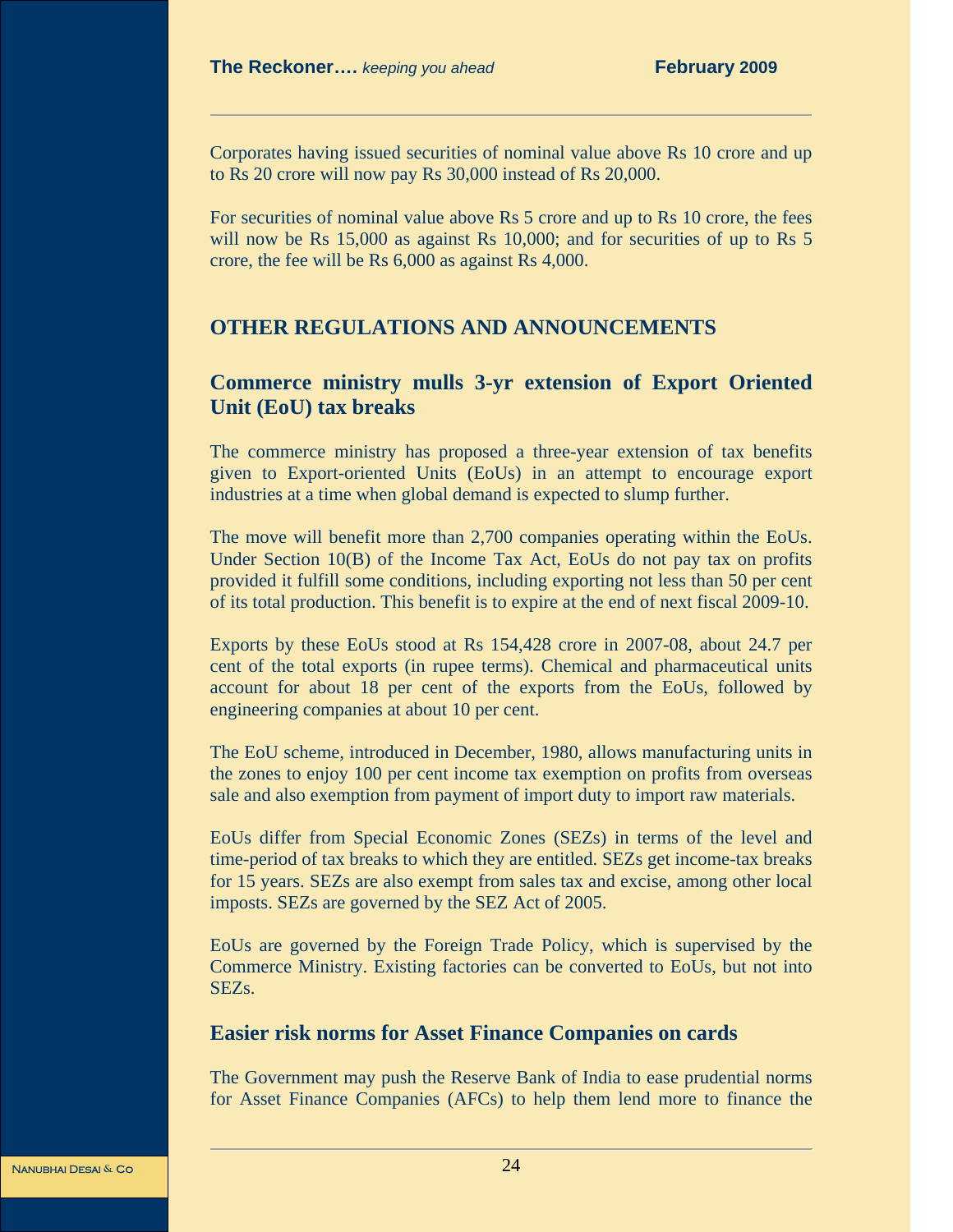purchases of commercial vehicles, and construction and material handling equipments.

The Finance Ministry has recommended to the RBI to reduce risk weights for assets financed by these non-banking finance companies by 50% and the central bank is expected to take a decision in a few weeks. The move will reduce capital adequacy need for lenders, allowing them to lend a larger portion of their funds.

Currently, assets financed by NBFCs carry a uniform risk weight of 100%, regardless of whether the credit is secured or not. Each bank or NBFC has to make a provisioning according to the risk involved in the credit they extend. A 100% risk means the institution will have to make a provisioning of the mandated proportion of loan, called the capital adequacy ratio, in its books.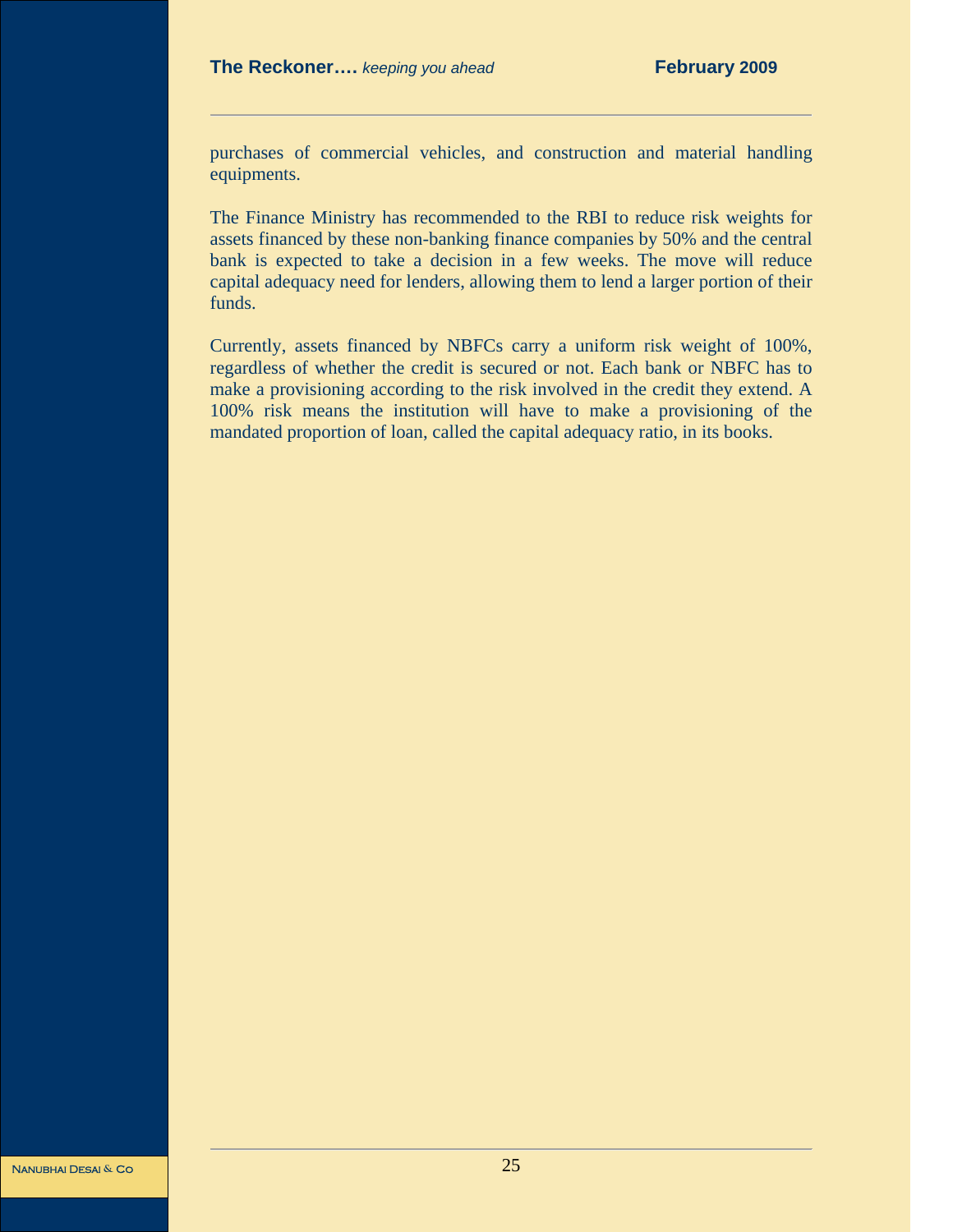# **ACCOUNTS & AUDIT**

# **Revised Standards on Auditing (SA) 230 (Revised) "Audit Documentation" and (SA) 560 (Revised) "Subsequent Events"**

Recently, the Institute of Chartered Accountants of India (ICAI) has come out with revised Standards on Auditing (SA) 230 (Revised) "Audit Documentation" and (SA) 560 (Revised) "Subsequent Events"

# **Revised Standard on Auditing (SA) 230 (Revised) "Audit Documentation"**

This Standard on Auditing (SA) deals with the auditor's responsibility to prepare audit documentation for an audit of financial statements. It is to be adapted as necessary in the circumstances when applied to audits of other historical financial information. The specific documentation requirements of other SAs do not limit the application of this SA. Laws or regulations may establish additional documentation requirements.

Audit documentation that meets the requirements of this SA and the specific documentation requirements of other relevant SAs provides:

- a) Evidence of the auditor's basis for a conclusion about the achievement of the Overall objective of the auditor; and
- b) Evidence that the audit was planned and performed in accordance with SAs and applicable legal and regulatory requirements.

Audit documentation serves a number of additional purposes, including the following:

- Assisting the engagement team to plan and perform the audit.
- Assisting members of the engagement team responsible for supervision to direct and supervise the audit work, and to discharge their review responsibilities in accordance with Proposed SA 220 (Revised).
- Enabling the engagement team to be accountable for its work.
- Retaining a record of matters of continuing significance to future audits.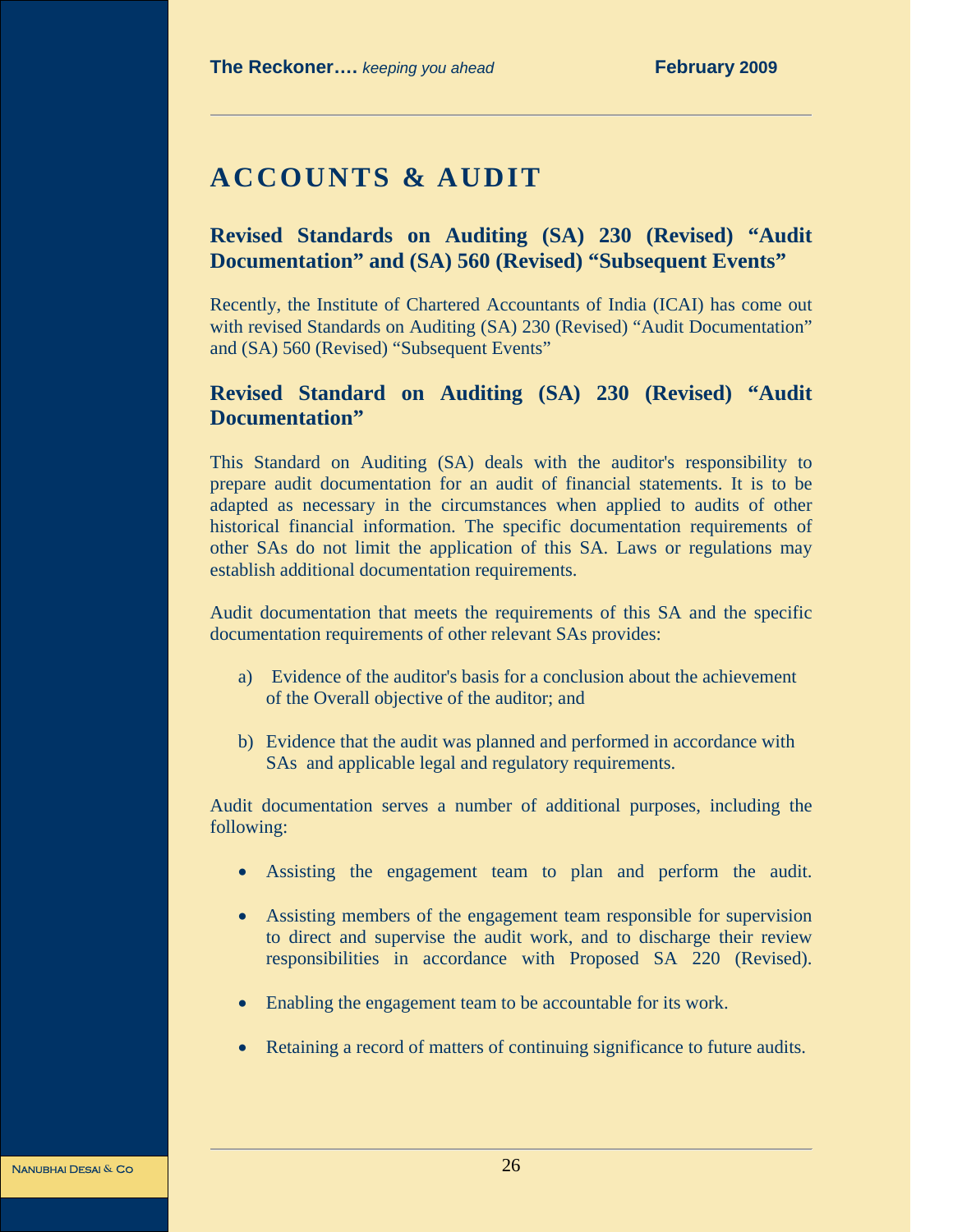- Enabling the conduct of quality control reviews and inspections in accordance with SQC 1.
- Enabling the conduct of external inspections in accordance with applicable legal, regulatory or other requirements.

# **Revised Standard on Auditing (SA) 560 (Revised) "Subsequent Events"**

This Standard on Auditing (SA) deals with the auditor's responsibilities relating to subsequent events in an audit of financial statements.

Financial statements may be affected by certain events that occur after the date of the financial statements. Many financial reporting frameworks2 specifically refer to such events. Such financial reporting frameworks ordinarily identify two types of events:

- 1) Those that provide evidence of conditions that existed at the date of the financial statements; and
- 2) Those that provide evidence of conditions that arose after the date of the financial statements.

#### *Effective Date*

These SAs are effective for audits of financial statements for periods beginning on or after April 1, 2009.

# **Standards on Internal Audit (SIA) 9 "Communication with Management" and (SIA) 11 "Consideration of fraud in an internal audit"**

Recently the Institute of Chartered Accountants of India (ICAI) has come out with Standards on Internal Audit (SIA) 9, Communication with Management and

# **Standards on Internal Audit (SIA) 9 "Communication with Management"**

This Standard on Internal Audit provides a framework for the internal auditor's communication with management and identifies some specific matters to be communicated with the management as described in the terms of the engagement.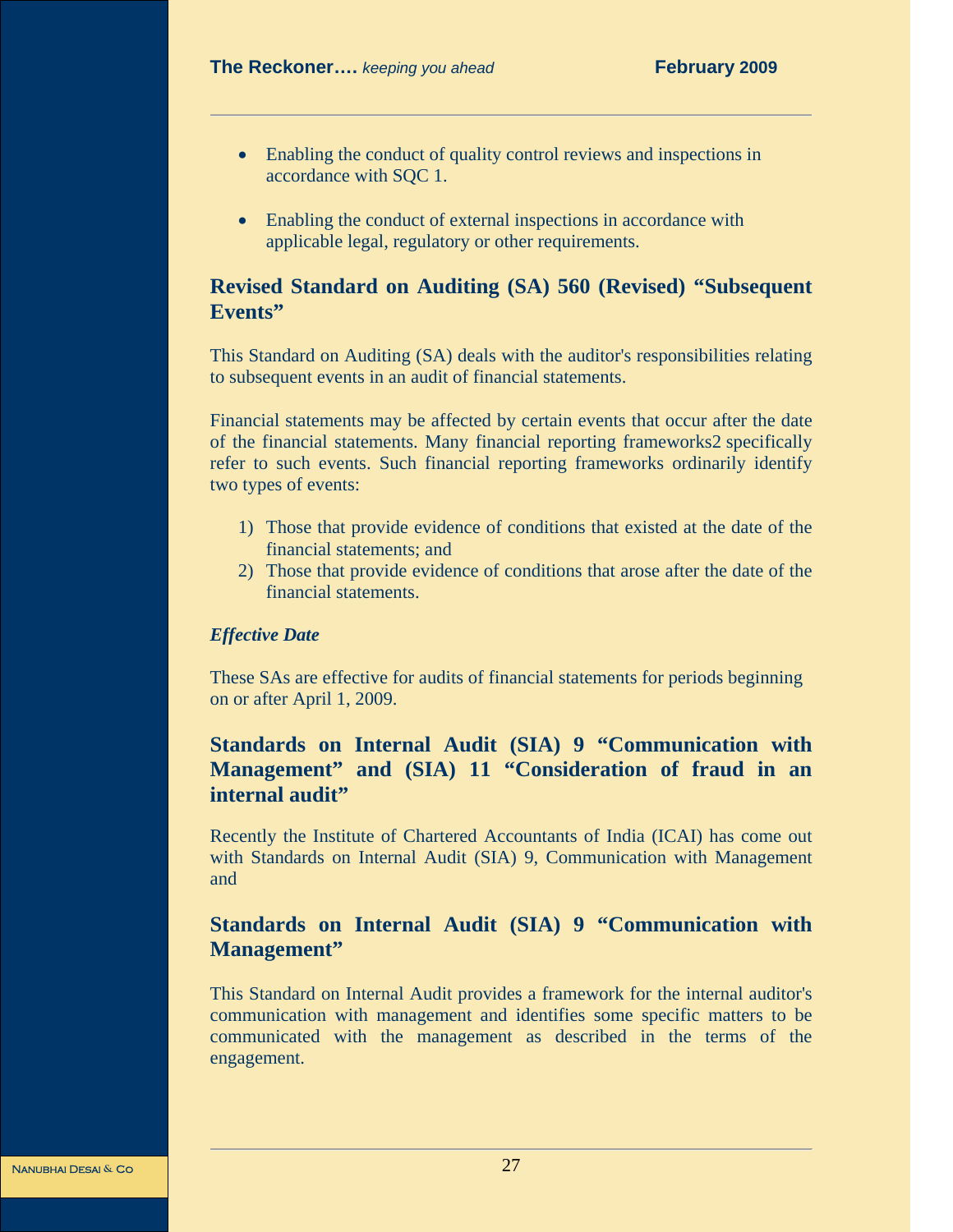The internal auditor while performing audit should:

- a) Communicate clearly the responsibilities of the internal auditor, and an overview of the planned scope and timing of the audit with the management;
- b) Obtain information relevant to the internal audit from the management;
- c) Provide timely observations arising from the internal audit that are significant and relevant to their responsibility as described in the scope of the engagement to the management; and
- d) Promote effective two way communication between the internal auditor and the management.

# **Standards on Internal Audit (SIA) 11 "Consideration of fraud in an internal audit"**

This Standard shall become mandatory from such date as may be notified by the Council in this regard.

Fraud is defined as an intentional act by one or more individuals among management, those charged with governance, or third parties, involving the use of deception to obtain unjust or illegal advantage. A fraud could take form of misstatement of an information (financial or otherwise) or misappropriation of the assets of the entity.

The primary responsibility for prevention and detection of frauds rests with management and those charged with governance. They achieve this by designing, establishing and ensuring continuous operation of an effective system of internal controls.

The internal auditor should exercise due professional care, competence and diligence expected of him while carrying out the internal audit. Due professional care signifies that the internal auditor exercises due professional care in carrying out the work entrusted to him in terms of deciding on aspects such as the extent of work required to achieve the objectives of the engagement, relative complexity and materiality of the matters subjected to internal audit, assessment of risk management, control and governance processes and cost benefit analysis. Due professional care, however, neither implies nor guarantees infallibility, nor does it require the internal auditor to travel beyond the scope of his engagement.

# **Companies may have to reveal details of auditors to their banks**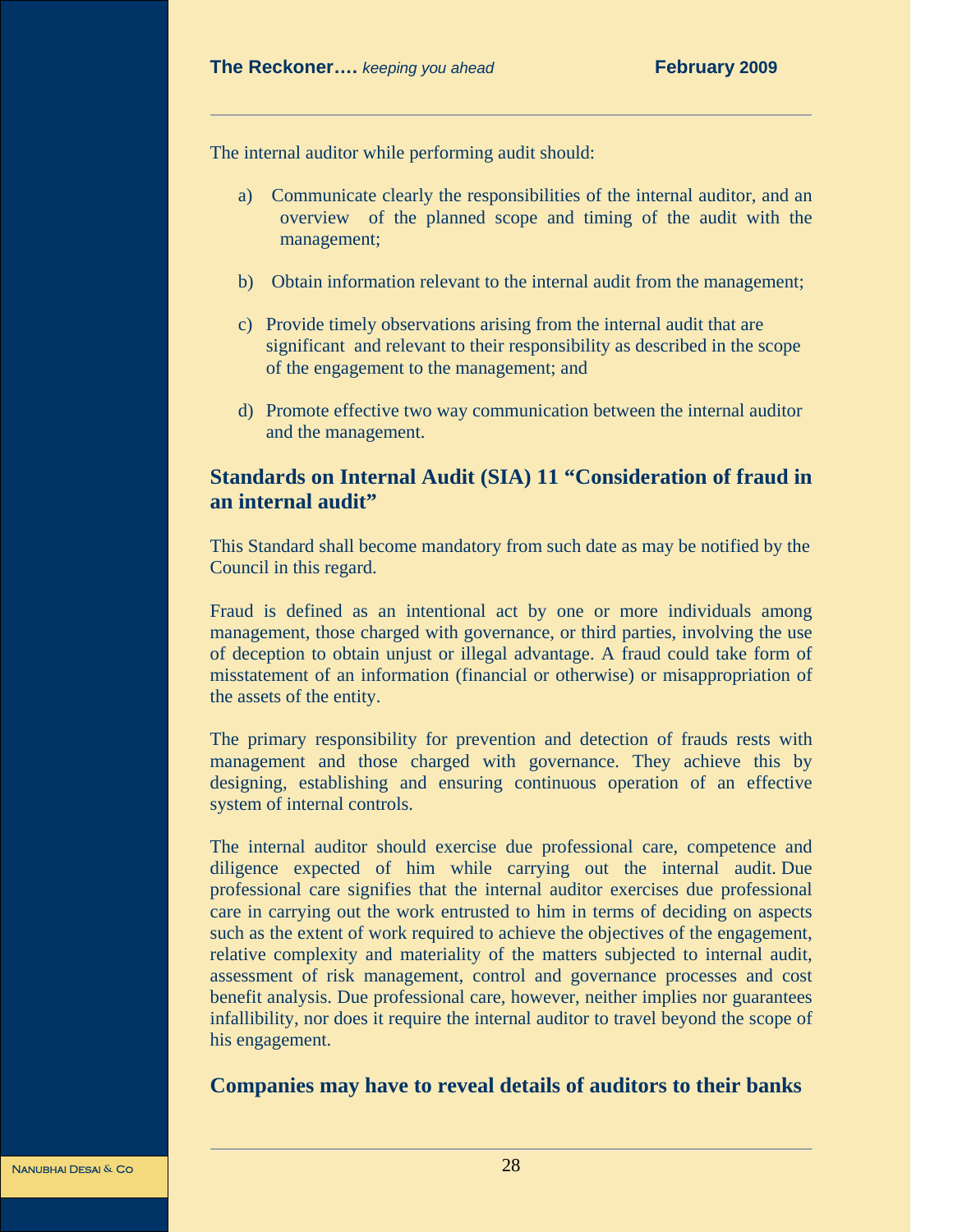The Government and the Reserve Bank of India (RBI) are planning to ask companies to disclose the name and the email address of their statutory auditors on a yearly basis to the banks where they hold accounts. The banks, in turn, would be asked to generate and directly send automated status reports of these accounts to the auditors at the end of every quarter or financial year.

This is a simple solution under consideration to remove the most glaring systemic weakness at the heart of India's biggest corporate scandal — the failure of statutory auditors to independently verify the inflated bank balance of Satyam Computer Services. The proposal is being considered by PMO and RBI. If approved, the measure, which would not cost an extra rupee, would prevent auditors from failing in independently verifying the bank balances of their clients. Many auditors confirmed that it is impossible to independently verify all the bank statements and other invoices that companies provide to auditors while completing the audit of large corporations within a fortnight. Auditors approach their work with an unbiased mind, unlike that of a detective, who presumes that a fraud has already taken place. They independently verify only a sample of the thousands of documents as a full-fledged investigation by them is not feasible.

### **New Companies Bill likely to see stronger auditing regulations**

In the wake of the Satyam's accounting fraud, the ministry of corporate affairs has woken up to the need of stronger auditing standards and feels that the new Companies Bill would provide a stronger regulatory platform since the Centre would notify the same as part of the bill. Currently, there is no provision for auditing standards and it is up to the Institute of Chartered Accountants of India (ICAI) to decide on the implementation of both the accounting and auditing standards.

The Joint Secretary, Ministry of Corporate Affairs announced that as per the new Companies Bill, 2008, there is a provision that the auditing standards will be prepared by the Centre. This would be quite relevant considering the fact that the Satyam fraud has raised questions about auditing standards and the role of auditors.

The new Companies Bill, currently before the Parliamentary standing committee on finance, specifically provides for a clause, which states, "The Centre may, after consultation with the National Advisory Committee on Accounting and Auditing Standards, by notification, lay down auditing standards. Provided that until any auditing standards are notified, any standard or standards of auditing specified by the Institute of Chartered Accountants of India shall be deemed to be the auditing standards. The Centre may, after consultation with the advisory committee, by general or special order, direct, in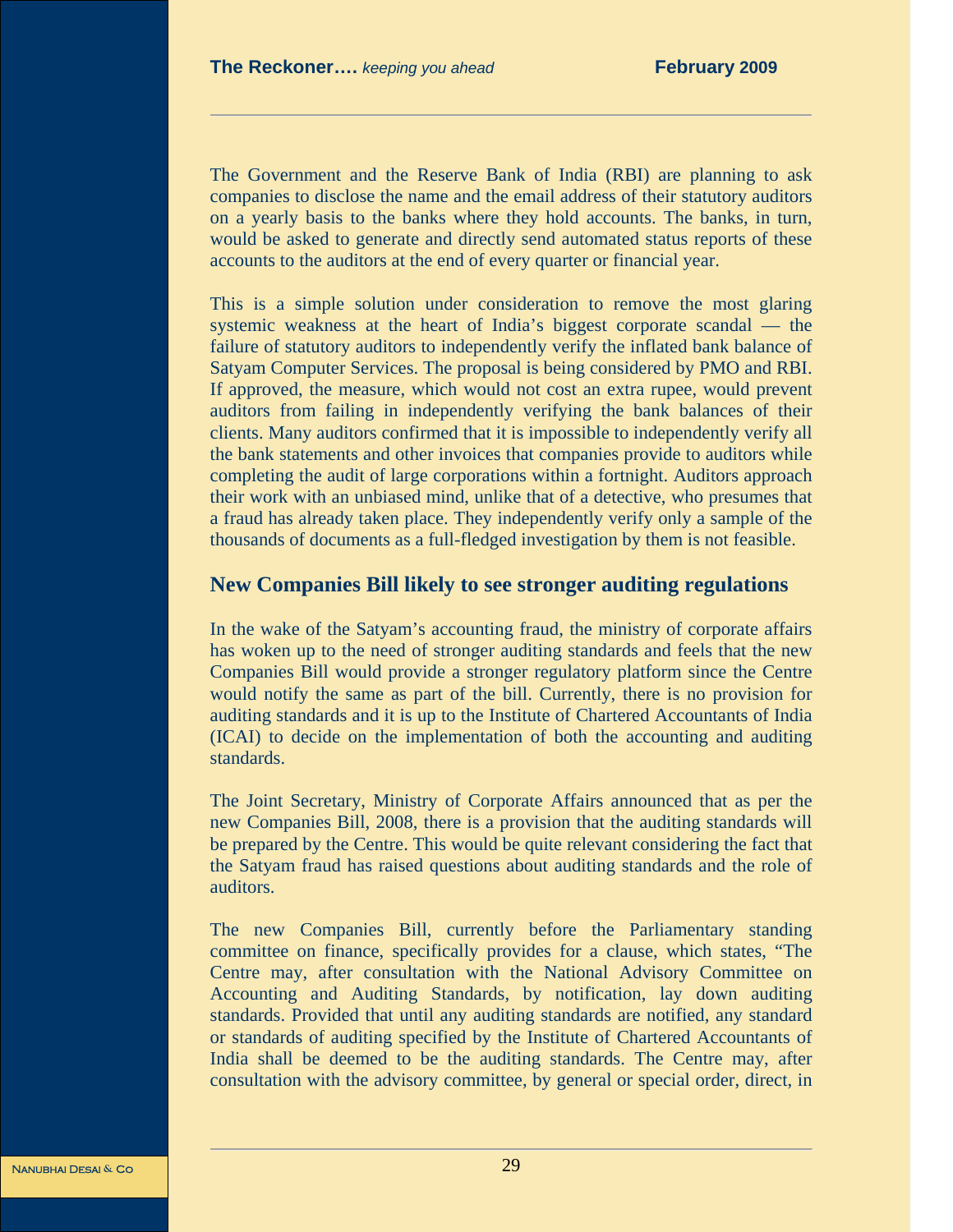respect of such class or description of companies, as may be specified in the order, that the auditors' report shall also include a statement on such matters as may be specified therein".

# **The Public Company Accounting Oversight Board (PCAOB) Offers Guidance on Auditing Small Companies**

The Public Company Accounting Oversight Board (PCAOB) has published guidance to help auditors apply Auditing Standard No. 5 to audits of internal controls at smaller public companies.

"Staff Views - An Audit of Internal Control Over Financial Reporting That Is Integrated with an Audit of Financial Statements: Guidance for Auditors of Smaller Public Companies" offers advice on how to scale the audit to the size and complexity of the company. Some of the advice centers around evaluating the effectiveness of the CFO's review process, including examples involving experienced CFOs who conduct reviews of payroll processing and bank reconciliations.

The guidance also notes that upper management needs to be watched carefully at smaller companies.

# **International Federation of Accountants (IFAC's) Accounting Education Standards Board Proposes New Framework to Enhance Clarity and Relevancy of Standards**

The International Accounting Education Standards Board (IAESB), an independent standard-setting board within the International Federation of Accountants (IFAC), has undertaken a new initiative to enhance the relevancy, clarity and consistency of its standards as well as their applicability to IFAC members and associates. It is proposing a revised Framework for International Education Standards, which sets out the concepts that underlie the IAESB's International Education Standards.

The proposed framework consists of two parts:

- 1. Part One explains the educational concepts of competence, initial professional development, continuing professional development, and measurement of the effectiveness of learning and development, which will be used by the IAESB when developing the IESs; and
- 2. Part Two describes the nature of the IESs as well as the related IAESB pronouncements and IFAC member body obligations.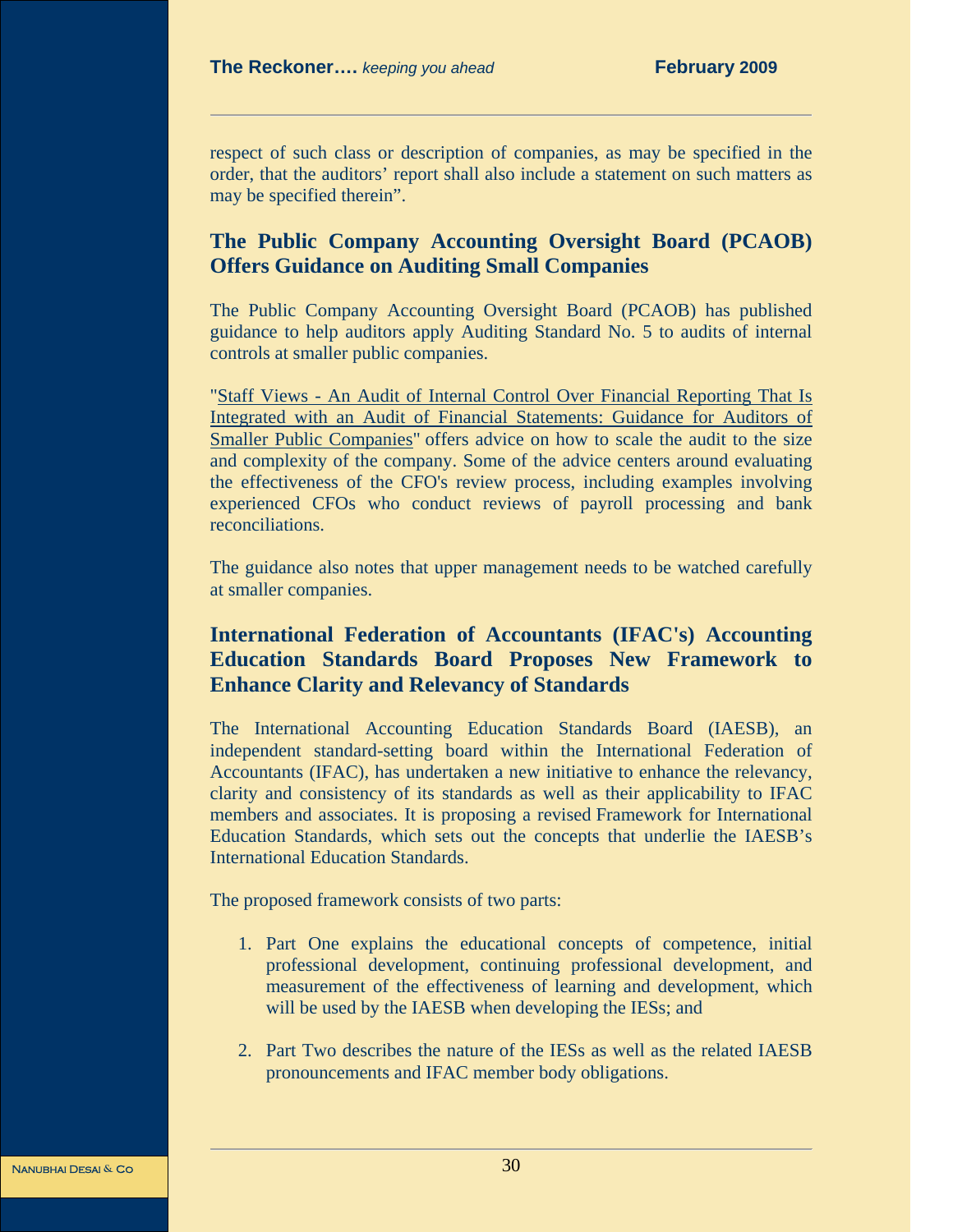The framework is targeted primarily to IFAC member bodies that have direct or indirect responsibility for the learning and development of their members and students. It is, however, also relevant to a wide range of stakeholders, including accounting faculties at universities, employers of professional accountants, professional accountants, prospective professional accountants, and others interested in the work of the IAESB.

How to Comment:

Comments on the exposure draft (ED) of the proposed revised framework are requested by April 30, 2009. The ED can be viewed by going to http://www.ifac.org/EDs.

Comments may be submitted by email to edcomments@ifac.org. They can also be faxed to the attention of the IAESB Technical Manager at +1 (212) 286-9570 or mailed to IFAC, 545 Fifth Avenue, 14th Floor, New York, NY 10017, USA. All comments will be considered a matter of public record and will ultimately be posted on IFAC's website.

# **New IFAC Guidance on Corporate Governance Addresses Risks and Organizational Accountability**

As part of its ongoing commitment to support professional accountants in business and their organizations in enhancing governance and in improving organizational performance, the Professional Accountants in Business (PAIB) Committee of the International Federation of Accountants (IFAC) has released a new International Good Practice Guidance document entitled Evaluating and Improving Governance in Organizations. The new guidance to professional accountants in business includes a framework, a series of fundamental principles, supporting guidance, and references on how they can contribute to evaluating and improving governance in organizations.

This International Good Practice Guidance brings together globally recognized and applicable good practice principles on effective governance into an international benchmark for the accountancy profession and it will help PAIBs and their organizations to further improve their governance structures and processes - something critical to ensuring an organizations viability and accountability.

This guidance is designed to complement existing governance codes, such as the OECD Principles of Corporate Governance (2004), issued by the Organization for Economic Co-operation and Development (OECD), by encouraging organizations to achieve a balance between conformance with rules and regulations and driving organizational performance. It also focuses on how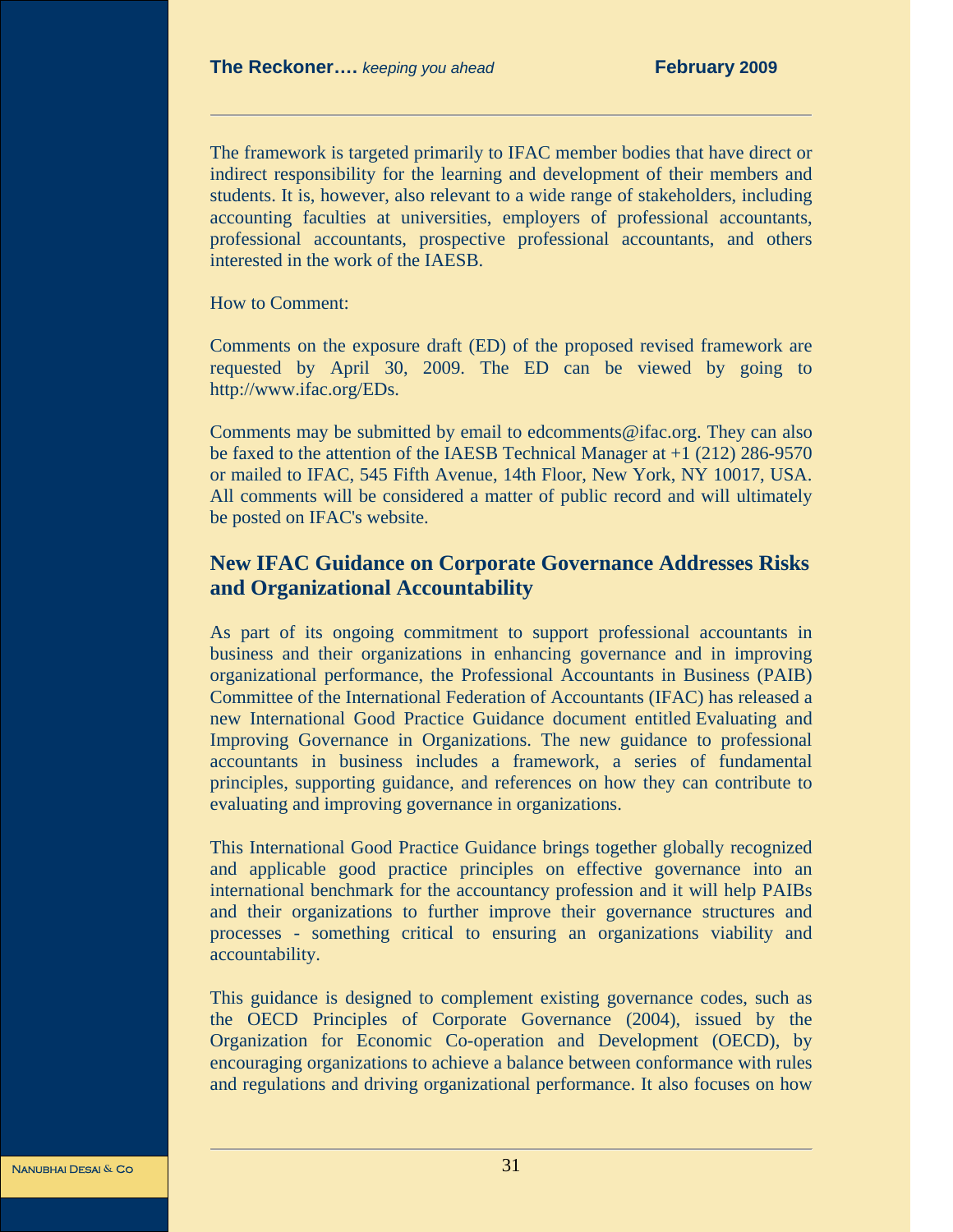to create sustainable stakeholder value in the form of good products or services, economic profitability, job security, safety, or other social or economical responsibilities.

A separate document, Preface to IFAC's International Good Practice Guidance, sets out the scope, purpose, and due process of the committee's International Good Practice Guidance series to which this guidance paper on governance belongs.

Both Evaluating and Improving Governance in Organizations and the Preface to IFAC's International Good Practice Guidance can be downloaded free-of-charge from the PAIB section of the IFAC online bookstore at http://www.ifac.org/store. The PAIB Committee welcomes all feedback, which can be emailed to paib@ifac.org.